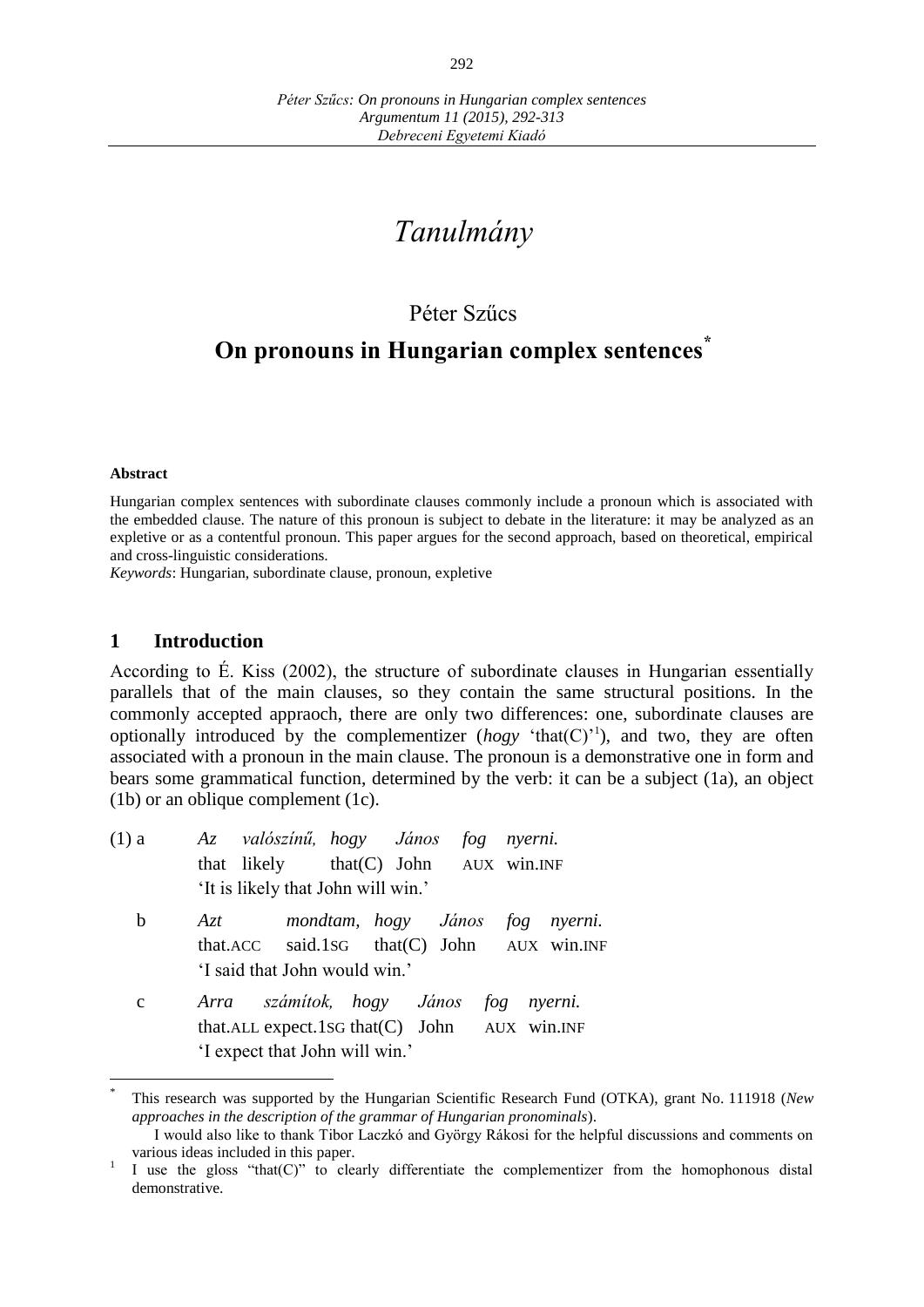293

There are two optional words in such sentences: subject or object pronouns on the one hand, and the complementizer on the other. However, either one or the other may be omitted. In other words, the absence of subject or object pronouns and the absence of the complementizer are in complementary distribution.<sup>2</sup>

- (2) a *Mondtam, hogy János fog nyerni.*
	- b *Azt mondtam, János fog nyerni.*
	- c *\*Mondtam, János fog nyerni.*<sup>3</sup>

While this basic setup is quite uncontroversial, there are considerable differences regarding the details of the proper analysis. The questions are the following:

- What is the nature of the associate pronoun?
- How exactly is the pronoun associated with the subordinate clause?

There are two basic approaches: according to Kenesei (1992/1994), pronoun is an expletive, forming a chain with the subordinate clause. This account holds that verbs taking a subordinate clause in Hungarian strictly subcategorize for a CP as the realization of their propositional argument. However, these CPs cannot bear case-marking. So the expletive is inserted to enable a "division of labor" between the subordinate clause and the pronoun: the first receives theta-marking, while the second carries the case. This means that verbs occurring with subordinate clauses have lexical entries along the lines of (3a) and (3b), where the first line after "predicate" indicates the entailed thematic roles and the second line shows their possible syntactic realizations. ((3a) stands for a one-place predicate like *valószínű* in (1a) while (3b) illustrates a two-place one like *mond* in (1b)). The expletive pronoun is required by the syntax, so it is not represented in the lexical entries.

(3) a *predicate* PROPOSITION CP

 $\overline{a}$ 

b *predicate* AGENT PROPOSITION DP CP

The alternative view (Tóth (2000), É. Kiss (2002), Rákosi & Laczkó (2005)) holds that the pronoun is not an expletive, but a real, contentful one and the clause is associated with it via complex NP-formation (É. Kiss) or adjunction (Tóth, Rákosi & Laczkó). According to these proposals, the predicates, instead of having lexical entries like (3), have entries like (4). Here,

<sup>2</sup> Interestingly, embedded wh-questions are exempt from this restriction (I would like to thank Gábor Alberti for reminding me of this fact, which had already been noted in Kenesei (1992: 677/1994: 337)). Although these issues are important aspects in the overall analysis of subordinate clauses, they are not the targets for my current enquiry.

|  | i) (Azt) kérdeztük, (hogy) ki fog nyerni.     |  |  |
|--|-----------------------------------------------|--|--|
|  | that.ACC asked.1PL that $(C)$ who aux win.INF |  |  |
|  | 'We asked who would win.'                     |  |  |
|  |                                               |  |  |

<sup>3</sup> As my reviewer (who later revealed himself as Gábor Alberti) notes, sentences like (2c) may be grammatical with a careful pronunciation, if a sufficiently long pause is inserted between the verb and the clause. I regard those cases as direct quotations rather than genuine subordinations.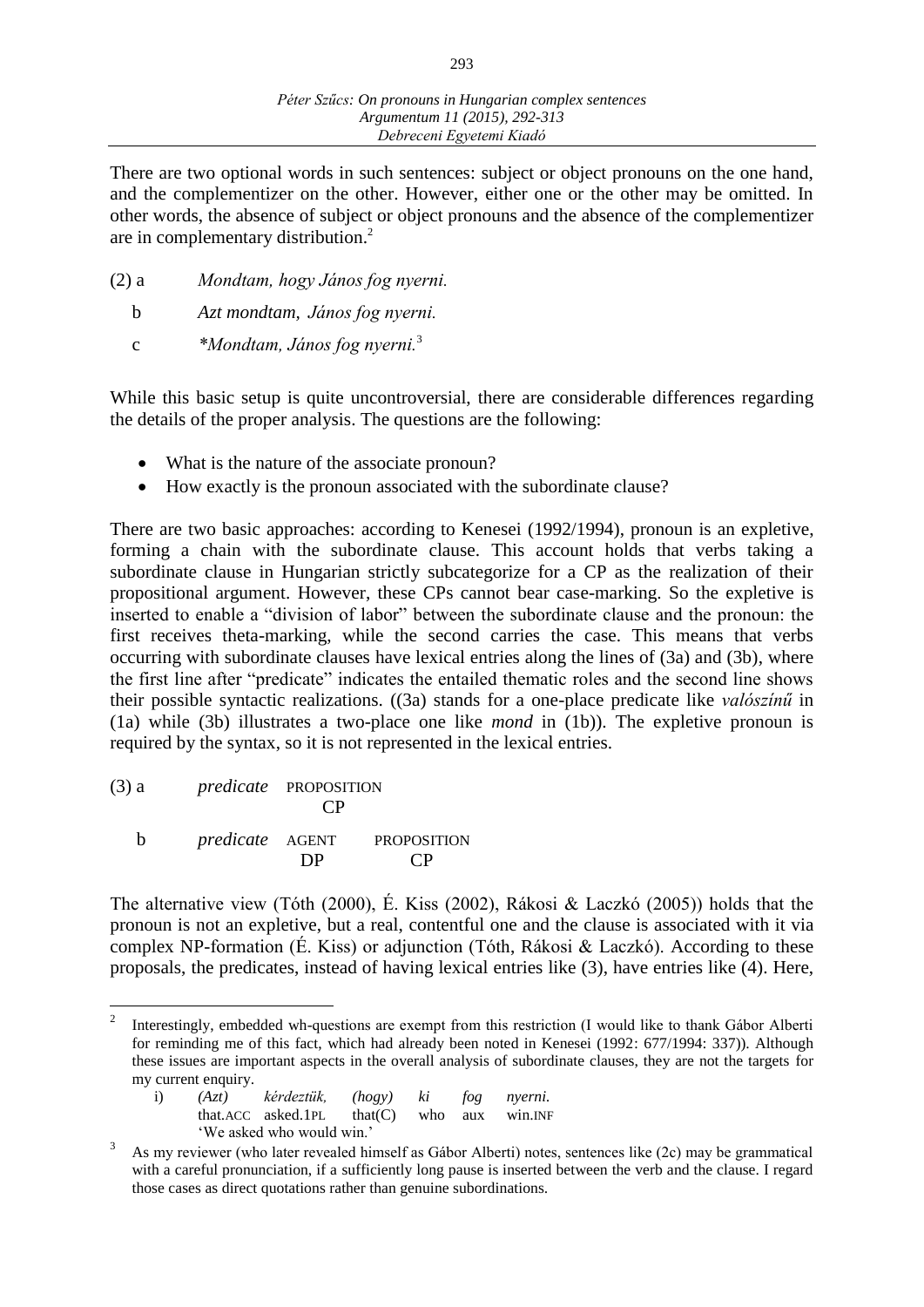the propositional argument may be realized not only as a CP but also as a DP. <sup>4</sup> This is how a pronoun can enter the picture.

| $(4)$ a | predicate | <b>PROPOSITION</b> |                    |
|---------|-----------|--------------------|--------------------|
|         |           | CP/DP              |                    |
| h       | predicate | <b>AGENT</b>       | <b>PROPOSITION</b> |
|         |           | DP                 | DP/CP              |

In this paper, I will argue that the second approach is preferable if the entire range of available evidence is taken into account. The structure of the paper is the following. Section 2 provides some background on expletives. This review is essential to weigh the evidence for and against the possible approaches, which takes place in section 3. Besides these considerations, I will further support my endorsement of the second approach with empirical data about the distribution of CPs and DPs in Hungarian complex sentences. After arguing for the second, contentful pronoun-account, in section 4 elaborates on the reasons to prefer Tóth's (2000) and Rákosi & Laczkó (2005)'s adjunction-approach to É. Kiss's (2002) Complex NP-formation one. The paper ends with some remarks on the cross-linguistic perspective of the preferred account.

#### **2 Expletives in generative grammar**

 $\overline{a}$ 

Expletives are semantically empty, pleonastic elements in a sentence. Their presence is motivated by some structural constraint, for example the well-known Extended Projection Principle (EPP) of Chomskyan frameworks, which states that the structural subject position (Spec, TP/IP) must be filled.

In the widely accepted theory of pronouns developed by Cardinaletti & Starke (1994), (but see Manzini 2014 for a differing opinion), they are weak pronouns. (However, not all weak pronouns are expletives: there are non-expletive weak pronouns as well.) Weak pronouns contrast with strong ones with respect to several properties: weak pronouns cannot be coordinated, they cannot be in theta-positions or peripheral positions (e.g. left/right dislocation, topicalization), they can refer to nonhuman entities (strong pronouns cannot),<sup>5</sup> may have "reduced meaning" (e.g. the impersonal reading of *You can never know what the future brings*), and only weak pronouns can be phonologically reduced. For the details of the theory, the interested reader is referred to Cardinaletti & Starke (1994).

There are several constructions in English that have been hypothesized to have expletives in them: extrapositions (5a-b), presentational sentences (5c), weather-sentences (5d), and itclefts (5e).

<sup>4</sup> Such underspecifications are debated but not unprecedented in the literature. In Chomskyan frameworks, see Grimshaw (1982), Pesetsky (1993) and Alrenga (2005) for different perspectives on c(onstituent)- and s(emantic)-selection. In Lexical-Functional Grammar, a theory which heavily builds on a rich lexicon as a source of syntactic variation, such underspecifications are less of a theoretical problem; see for instance Dalrymple & Lodrup (2000), where an OBJ grammatical function may be realized either as an DP or a CP.

<sup>5</sup> Cardinaletti & Starke (1994) focuses on personal pronouns so some of their criteria (e.g. the restriction on animacy) are not directly relevant for demonstratives.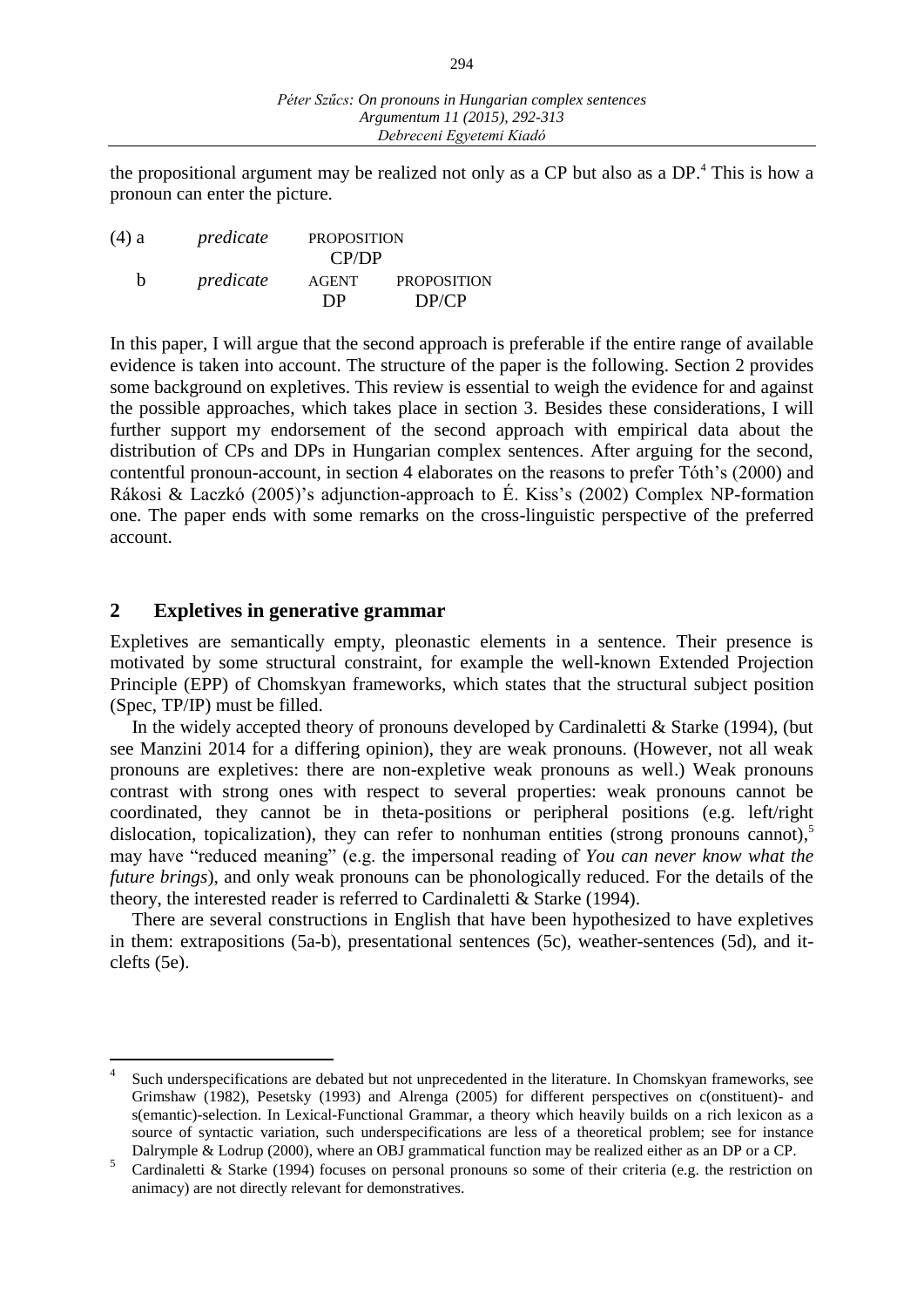- (5) a *It is obvious that John will win.*
	- b *It seems that John will win.*
	- c *There is a unicorn in the garden.*
	- d *It rains.*
	- e *It is John who will win.*

Intuitively, in all of these cases, the pronoun seems to have some sort of reduced/zero reference. This can be seen for example from the fact that they cannot be questioned or focussed. This also follows from the theory of strong and weak pronouns of Cardinaletti & Starke (1994), as these constructions count as utilizing "peripheral positions".

- (6) a *\*What is obvious that John will win?*<sup>6</sup>
	- a' *\*ONLY IT is obvious that John will win.*
	- b *\*What seems that John will win?*
	- b' *\*ONLY IT seems that John will win.*
	- c *\*What rains?*
	- c' *\*ONLY IT rains.*
	- d *\*Where is a unicorn in the garden?*
	- d' *\*ONLY THERE is a unicorn in the garden.*
	- e *\*What is John who will win?*
	- e' *\*ONLY IT is John who will win.*

In all of these cases, the pronouns are arguably the subjects of these sentences. This follows from the EPP, which is a general requirement on subject positions. However, it has been suggested (Postal & Pullum (1988)) that sentences like (7) contain the expletive pronoun *it* as an object:

- (7) a *I regretted it every time that I had dinner with John.*
	- b *We demand it of our employees that they wear a tie.*
	- c *I still can't believe it that he is gone.*

The proper analysis of such sentences is debated. Rothstein (1995) argues that even though the semantics of these pronouns is bleached to an extent, they are in fact not expletives. This can be seen for example from the fact that removing the pronoun results in a slightly altered meaning. Thus, while (7a) means that every event of dinner was matched by an event of

 $\overline{a}$ 

<sup>6</sup> It has to be added that without the *that*-clause, sentence (9a) is grammatical (as opposed to (9b), which remains ungrammatical without the *that*-clause). Notice also that a clausal subject is only grammatical in the case of *obvious*. For a possible account of the state of affairs, see Alrenga (2005).

i) *That John will win is obvious.*

ii) *\*That John will win seems.*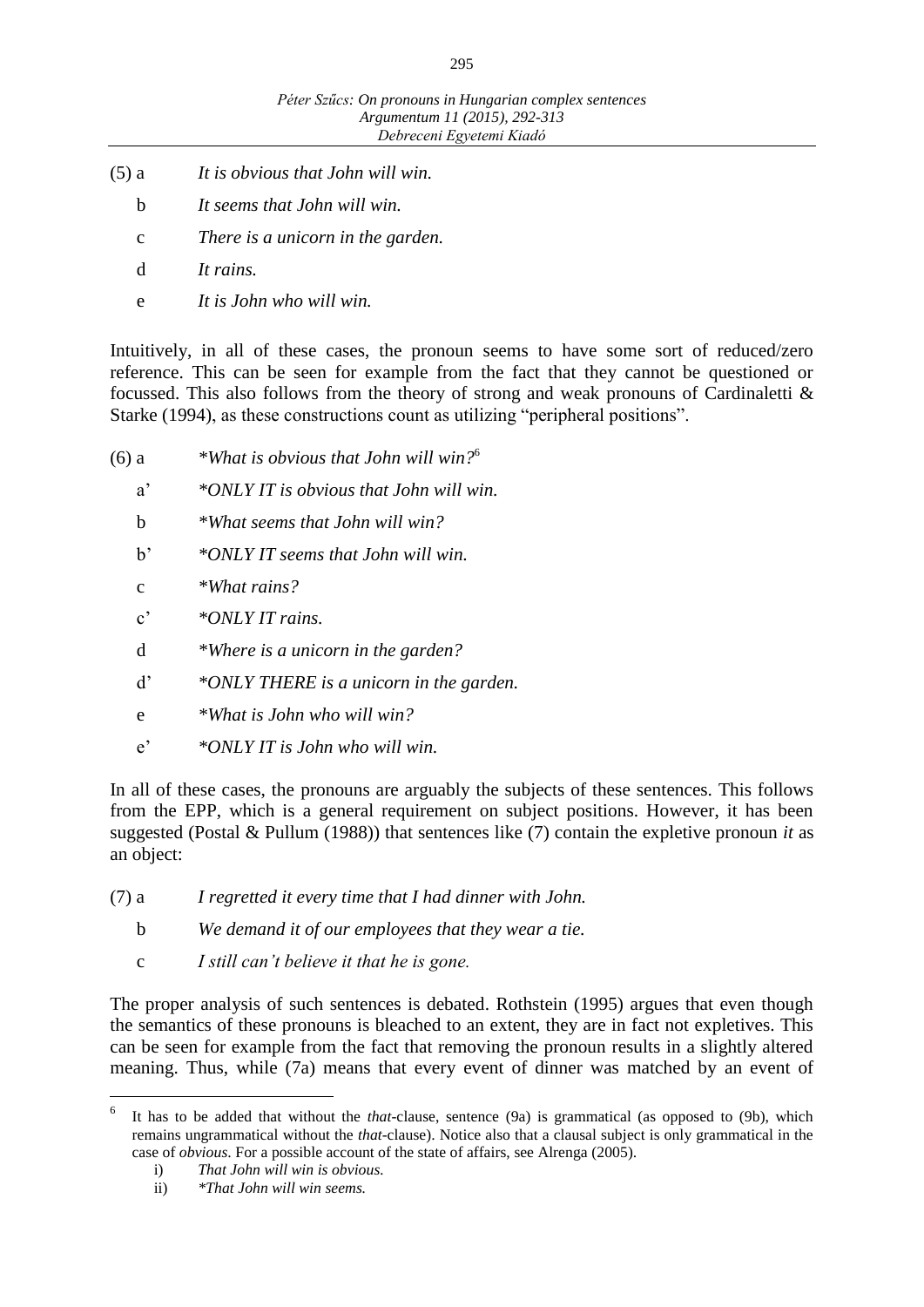regret, the pronounless version could also mean that there was only one regretting event (for example, some incident makes me reinterpret my evaluation of the past dinners with *John*, which may had seemed happy at those times). Another counter-argument is that Postal  $\&$ Pullum (1998)'s verbs do occur with uncontroversially semantic objects.

- (8) a *I regretted my decision.*
	- b *We demand full compensation.*
	- c *I still can't believe the story.*

Another suggestion for an object-expletive in English could be *there* in sentences like (9a). It is known that *believe* can take a non-thematic object in the case of "raising to object"<sup>7</sup> (9b). However, the fact that it behaves differently from normal non-thematic object for example in *there*'s inability to be followed by a manner-adjunct (9c), indicates that perhaps *there* should receive some other analysis.

- (9) a *I believe there to be a boy outside.*
	- b *I believe John to be happy.*
	- c *\*I believe there strongly to be a boy outside.*
	- d *I believe John strongly to be happy.*

One possible account for the facts could be that *there* is not the main clause object, but is part of the embedded clause. This would explain why a main clause adverbial cannot follow it. However, *there* could be a subject in a passive sentence (*There was believed to be a boy outside*), and that is a strong indication of its status as an object. An alternative could be to maintain the embedded status of *there* in (9a), but argue that it is in some way different from non-thematic objects like *John* in (9b). Such an account could be built on the ground that the non-thematic, expletive status of *there* has been called into question by researchers like Moro (1997) and Tortora (1997). Both of them investigate *there*'s behavior as a subject pronoun. Moro focuses on existential sentences like (5c) while Tortora puts the emphasis on predicates other than *be*, like *arrive* in (10)

(10) *There arrived four women at the station.*

 $\overline{a}$ 

Both Moro (1997) and Tortora (1997) discard the expletive analysis, but they replace it with different theories. Moro argues that *there* is a predicate, while Tortora advocates an analysis where it is a weak locative argument (weak in the sense of Cardinaletti & Starke 1994). Either of these approaches could serve as a starting point for an account, but the details of that account await further enquiry. Considering the available research about expletives, it seems reasonable to maintain the generalization that expletives occur as subjects.

Going on with the properties of expletives, a contrast is often mentioned between *there* (5c) and weather-*it* (5d). Namely, Chomsky (1981) observed that while weather-*it* can bind an implicit subject (a "PRO" in Chomskyan frameworks) in an adjunct clause (11a), *there* cannot (11b). Extrasposition-*it* patterns with *there* in this respect.

<sup>7</sup> I use the term "raising" as a descriptive label, not indicating theoretical commitment on my part.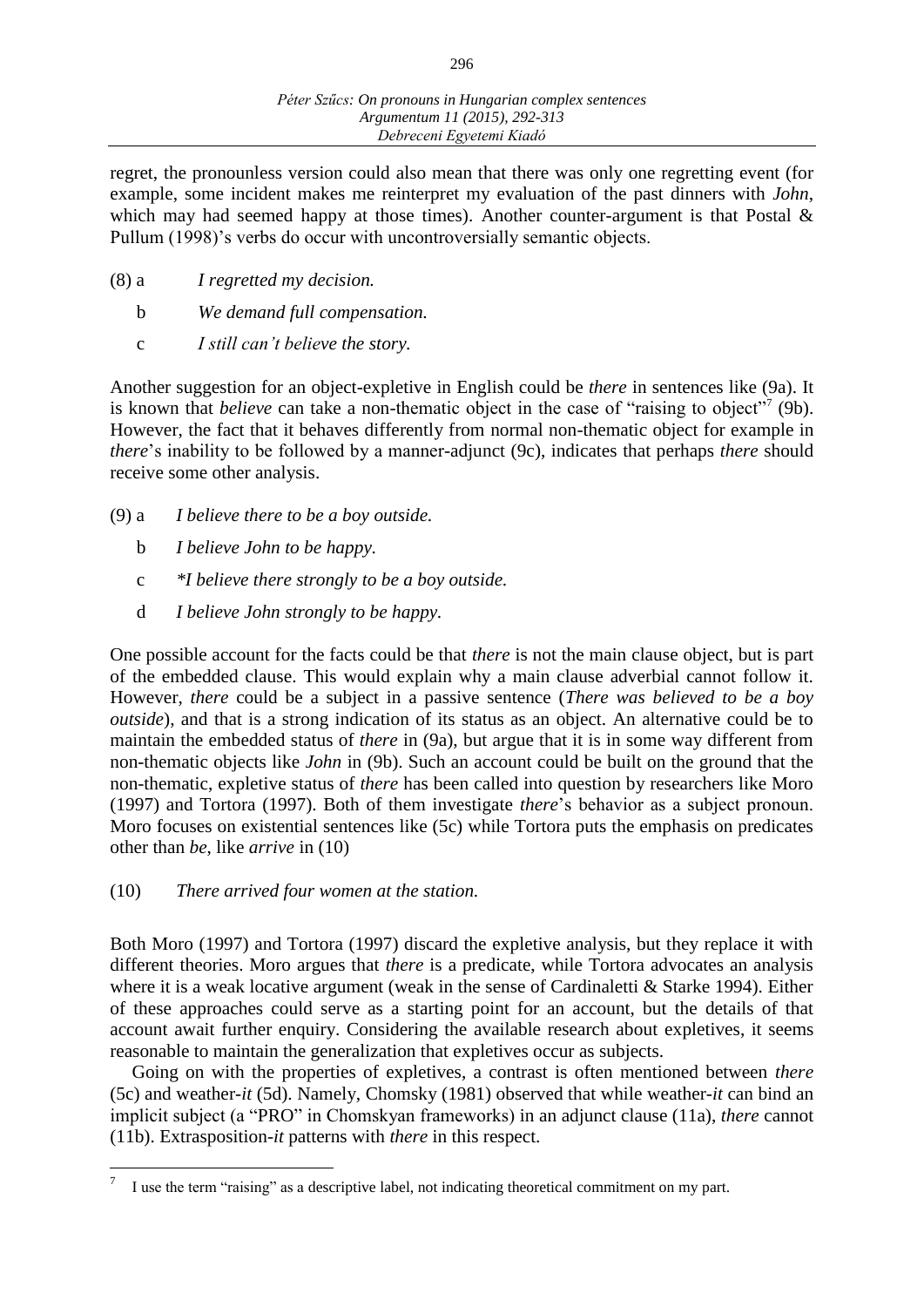- (11) a *It<sup>i</sup> often clears up after PRO<sup>i</sup> raining heavily.*
	- b *\*There<sup>i</sup> is often a party after PRO<sup>i</sup> being a wake.*
	- c *\*It<sup>i</sup> is often obvious that Jack is a liar after PROi being dubious that he is honest.*

These facts led Chomsky (1981) to the conclusion that weather-*it* is not an expletive, but it is referential in some generic sense. Chomsky labelled it a "quasi-argument". The fact that existential *there* only possesses a person feature but not a number feature is in harmony with this view, given that ideally, expletives are featurally-impoversished. (The lack of number features can be seen for example from a pair like *there is a boy outside*/ *there are two boys outside*, where it is the logical subject (*boy*) which determines the number feature of *be*). Consequently, the quasi-argument view seems to be dominant today.<sup>8</sup>

The pronoun in *it*-clefts (5e) has received much less attention in the literature. It shares several properties with the already mentioned expletive-candidates: it cannot have a discourse function, cannot be questioned. So the default assumption in the literature seems to be that it is an expletive (e.g. É. Kiss (1998)). However, Hedberg (2000) calls attention to the fact that the form of the introductory pronoun in a cleft like (5e) is not fixed, but it is determined by the cognitive status of the associated clause. Under the appropriate context it can be replaced by some other pronoun (see (12a)). This is unexpected under an expletive-analysis, them being purely syntactic entities, unaffected by semantic/pragmatic considerations. Other expletive-candidates are fixed in form.

- (12) a *I wasn't surprised by the massacre in China. [pause] This is not Iowa we're talking about. This is a different society.*
	- b *\*This is obvious that John will win.*
	- c *\*This seems that John will win.*
	- d *\*Here is a unicorn in the garden.*
	- e *\*This rains*. 9

What is evident from this discussion is that the category of "expletives" is not a homogeneous one, either empirically or theoretically. Nevertheless, certain generalizations seem to be plausible:

- i. Expletives are semantically empty.
- ii. They reject discourse-related constructions (questions, foci, topics).
- iii. They are never theta-marked.
- iv. They occur as subjects.

 $\overline{a}$ 

v. They are required by some structural principle (e.g. EPP).

i) Het / *De wind waait hard.* 

<sup>8</sup> For an alternative view (couched in Relational Grammar), where weather-*it* is treated as a "lexically selected expletive", see Alba-Salas (2004).

As already mentioned, weather-predicates are commonly assumed to have quasi-argumental subjects. If that is true, we would expect to find some other subjects than *it*. While English examples are scarce, Bennis (1986) argues that the pronoun in Dutch weather-sentences can be replaced by various words, see e.g. (i).

it the wind blows strongly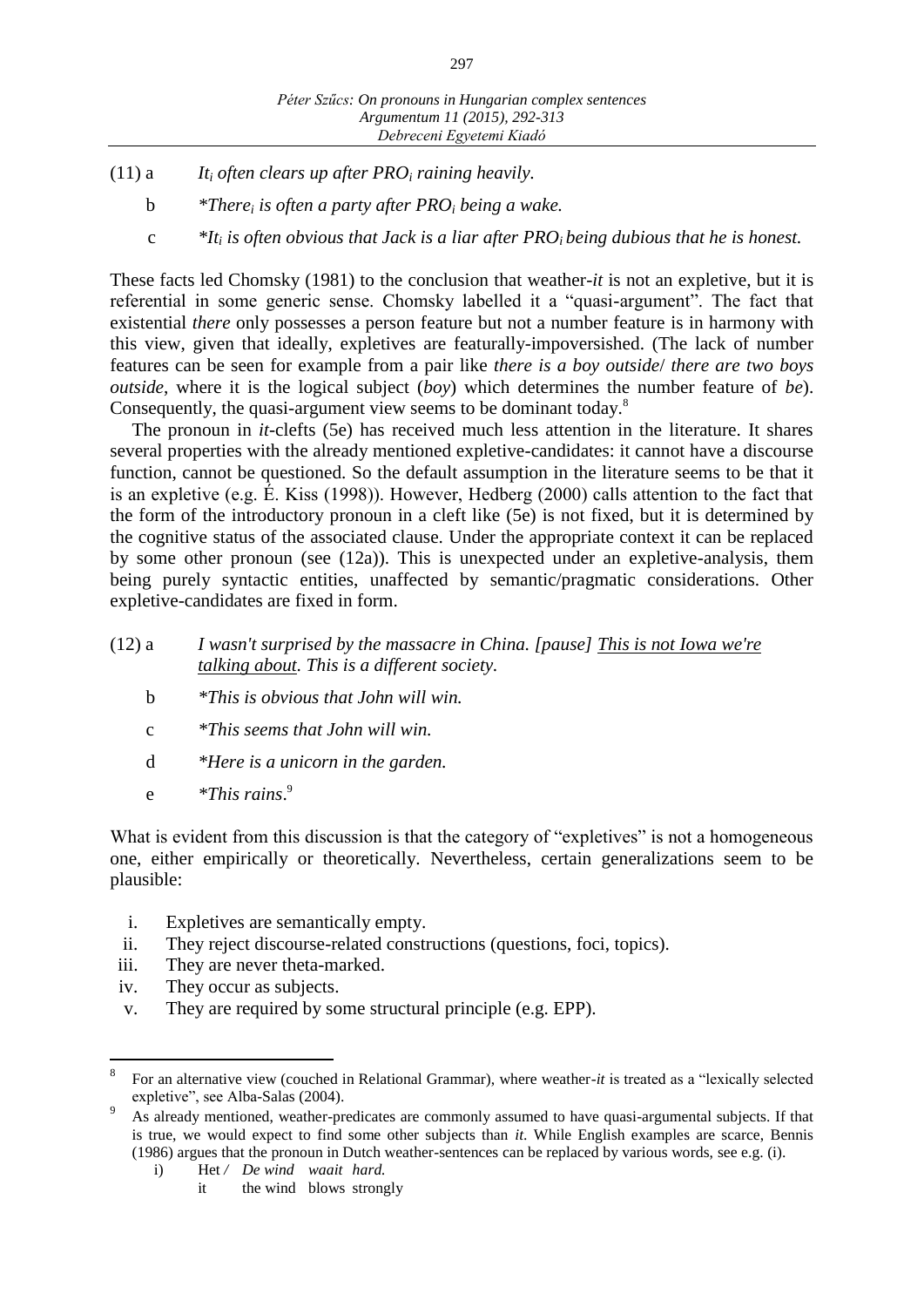- vi. They are featurally impoverished.
- vii. They have a fixed form.

## **3 Weighing the evidence**

After laying these theoretical foundations, now we're in the position of evaluating the merits of the available analyses of the pronouns in question. I will argue that the contentful pronounapproach is preferable to the expletive-one because a) the pronouns do not show expletive behavior, b) contra Kenesei (1992/1994), DP complements are available for the relevant predicates.

## *3.1 (Non)-expletive behavior*

The main argument of Tóth (2000) and Rákosi & Laczkó (2005)'s main argument is that the pronouns does not behave like regular expletives, as described in the previous section. They can occur in "peripheral positions": they may be questioned, focussed or quantified. Furthermore, given the proper discourse-context,<sup>10</sup> they may be replaced with the proximal counterpart.

- (13) a *Mit mondott Mari?* what.ACC said.3SG Mary 'What did Mary say?'
	- b *CSAK AZT mondtad, hogy János fog győzni. (Azt nem, hogy*  only that.ACC said.2SG that(C) John AUX win.INF *ennyire fölényesen)* 'You only said that John will win. (And not that he will do so by such a large margin.)'
	- c *Azt is mondtad, hogy a verseny után elmegyük ünnepelni.* that.ACC too said that(C) the race after go.1PL celebrate.INF 'You also said that after the competition, we'll go to celebrate.'
	- d *Én is ezt mondom, hogy János fog nyerni.* I too this.ACC say.1SG that(C) John AUX win 'I also say that John will win.'

Also, as noted, expletives cross-linguistically occur only as subjects, while for example in (13), *azt* clearly functions as an object. However, Kenesei (1994: 324) proposes that the reason for this state of affairs is that expletives behave in different ways in typologically different languages. The aforementioned restriction (barring peripheral and nonsubject positions) holds in configurational languages like English. In such languages expletives really serve as fillers for specific syntactic slots (Spec, TP/IP). In discourse-configurational languages, including Hungarian, they have a different role: they represent clauses in positions

 $10\,$ Intuitively, this seems to be related to the proposition's givenness in the discourse.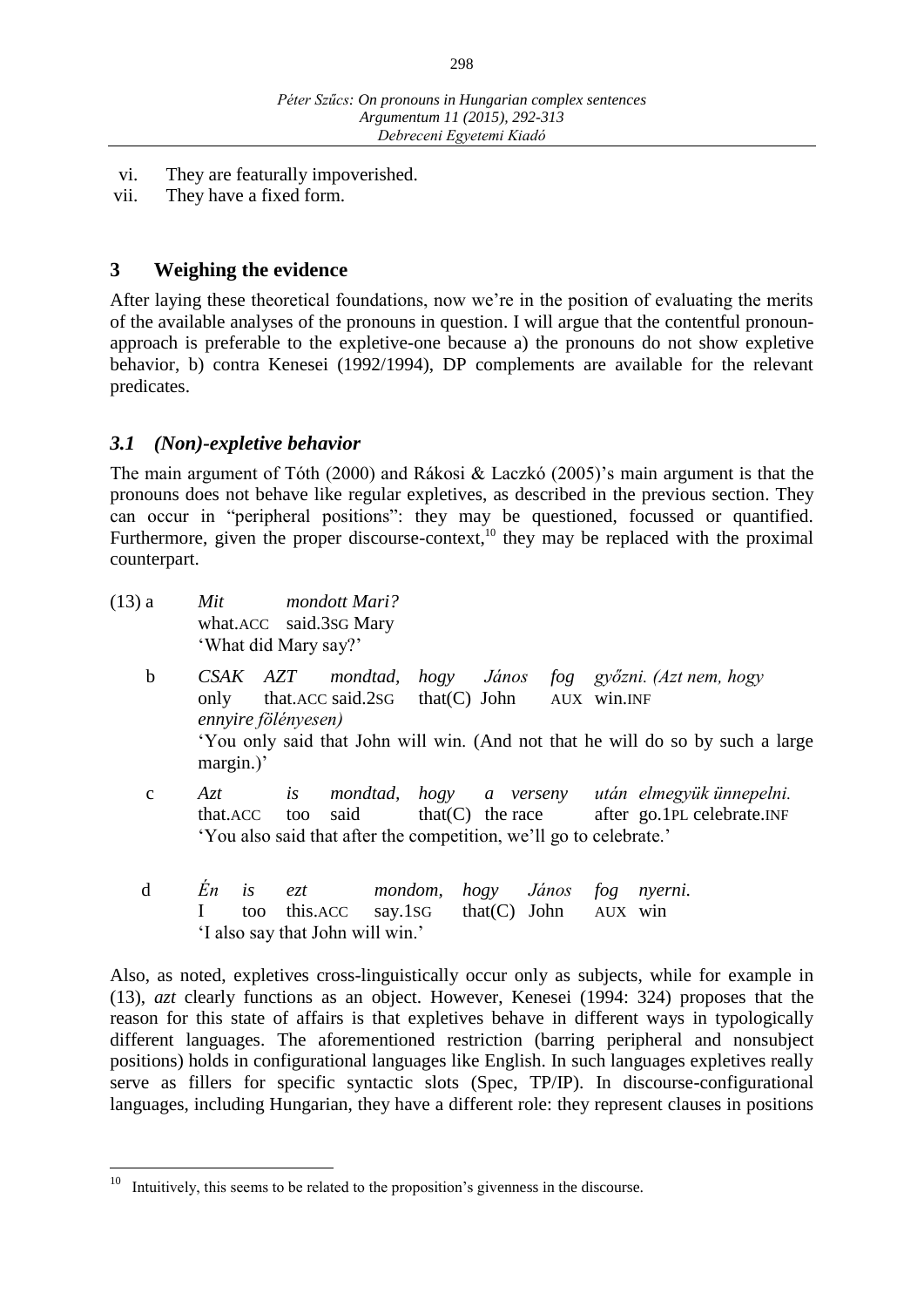which are unavailable for the clauses themselves.<sup>11</sup> The positions in  $(13b-c)$  are indeed unsuitable for *that*(C)-clauses in Hungarian.

- (14) a \**Csak hogy János fog győzni mondtad.*
	- b *\*Hogy a verseny után elmegyünk ünnepelni is mondtad.*

While the data in (14) may be explained along the line of Kenesei's (1992/1994) typological reasoning, the alternative theory is not excluded by it: Hungarian may also utilize another strategy (real pronoun + adjunction/complex NP-formation) to bypass the restriction illustrated in (14), without the postulation of a new kind of expletive. In other words, the data in (14) is not conclusive, as it can be interpreted from both analytical perspectives.

It can be added at this point that Kenesei's (1992/1994) typological generalization seems not to be very well supported by cross-linguistic data. Although there is a considerable body of research about non-configurational languages (e.g. see É. Kiss (1995)), to my best knowledge, no other language exhibits the pattern proposed by Kenesei (1992/1994). For instance, Finnish, a language related to Hungarian (which is also discourse-configurational), has an expletive which behaves in an entirely orthodox way: according to Nikanne & Holmberg (2002), the pronoun *sitä* must be inserted to Spec,TP (and to nowhere else) if nothing else occupies it (15c). No object-expletives are reported in Finnish.

| $(15)$ a | Minulle sattui                |                         | onnettomuus. | (Finnish) |
|----------|-------------------------------|-------------------------|--------------|-----------|
|          |                               | to-me happened accident |              |           |
|          | 'An accident happened to me.' |                         |              |           |

- b *\*Sattui minulle onnettomuus.*
- c *Sitä sattui minulle onnettomuus.*

Other non-configurational languages to my knowledge either have no expletives or they have expletives that behave much like English expletives do.

Furthermore, Hungarian has another candidate for an element being expletive-like. Some verbs associate the pronoun *úgy* ('so.DIST') with their subordinate clause. The Hungarian equivalent of *seem* is one such verb. Here, *úgy* behaves just like English expletives: it cannot be questioned, focussed, or quantified and it also cannot be omitted. As no other subject is allowed in a sentence like (16f) it is also most probably the subject of the sentence.

| $(16)$ a    |     | Ugy tűnik, hogy János fog nyerni. |      |  | so.DIST seems that(C) John AUX win.INF                                                                                                        |
|-------------|-----|-----------------------------------|------|--|-----------------------------------------------------------------------------------------------------------------------------------------------|
|             |     |                                   |      |  | 'It seems that John will win.' Lit.: 'So seems that John will win.'                                                                           |
| $\mathbf b$ | how | *Hogy tűnik János?<br>seems       | John |  |                                                                                                                                               |
| $\mathbf c$ |     |                                   |      |  | *CSAK ÚGY tűnik, hogy János fog nyerni, (és nem úgy. hogy Péter).<br>intended: 'What seems is that John will win, not that Peter will do so.' |

 $11\,$ According to Kenesei (1992: 657-661/1994: 331-332), the source of the restriction is phonological.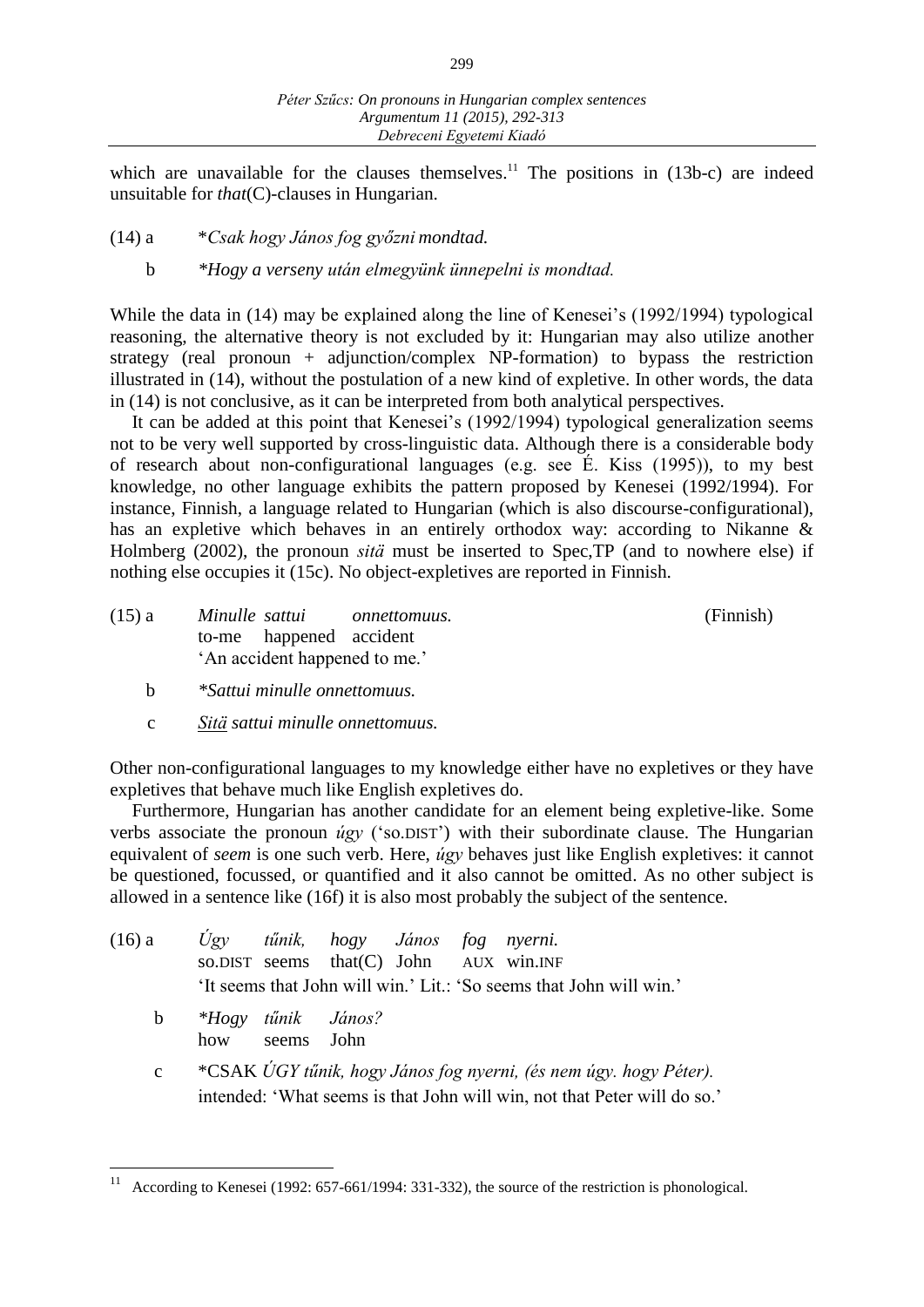d *Úgy tűnik, hogy érdekes lesz a verseny. \*Ezenkívül úgy is tűnik, hogy János fog nyerni.*

intended: 'It seems that the competition will be interesting. What also seems is that John will win.'

- e *\*Tűnik, hogy János fog nyerni.*
- f *\*János úgy tűnik, hogy ő fog nyerni.* John so.DIST seems that(C) he AUX win.INF

This form of this pronoun (formally, it's also a distal demonstrative) seems to be unaffected by discourse considerations (mentioned at (4)), so the proximal counterpart is always quite degraded, even in contexts that otherwise license the use of *ezt* in (13d).

(17) *???Nekem is így tűnik hogy János fog nyerni.* me.DAT too so.PROX seems that  $(C)$  John AUX win. INF 'It seems to me too that John will win.'

It should be noted that some verbs (e.g. *gondol* 'think') which occur with the object accusative pronoun *azt,* can also alternatively select *úgy*. These verbs show a mixed behavior on the tests used in (13). On the one hand, they may be questioned or be replaced with a proximal counterpart *így*. On the other hand, focussing and quantifying are still ungrammatical. I remain neutral on the proper line of analysis in these cases.

| $(18)$ a     | gondolom, hogy János<br>Azt/úgy<br>fog<br>győzni.<br>that.acc so.DIST think.1sG that $(C)$ John AUX win.INF<br>'I think that John will win.                                                 |  |  |  |  |  |  |
|--------------|---------------------------------------------------------------------------------------------------------------------------------------------------------------------------------------------|--|--|--|--|--|--|
| $\mathbf b$  | Te hogy gondolod?<br>you how think.2sG<br>'What do you think?' Lit.: 'How do you think?'                                                                                                    |  |  |  |  |  |  |
| $\mathbf{C}$ | *CSAK ÚGY gondolom, hogy János fog győzni, úgy nem, hogy nagy fölénnyel.<br>intended: I think that John will win, and not that he will do so by a large margain.'                           |  |  |  |  |  |  |
| d            | Ugy gondolom, hogy érdekes lesz a verseny. *Ugy is gondolom, hogy János fog<br>győzni.<br>intended: I think that the race will be interesting. What I also think is that John<br>will win.' |  |  |  |  |  |  |

e *Én is így gondolom, hogy János fog győzni.*

Another problem with the expletive analysis of the pronouns is that they occurs not only as grammatical functions associated with structural case (subject, object), but also as complements of predicates assigning inherent case. This is problematic for an expletiveanalysis regardless of one's theoretical persuasion, even if one allows for object-expletives (like the ones mentioned in connection with sentences like (7) and (9)). Inherent case is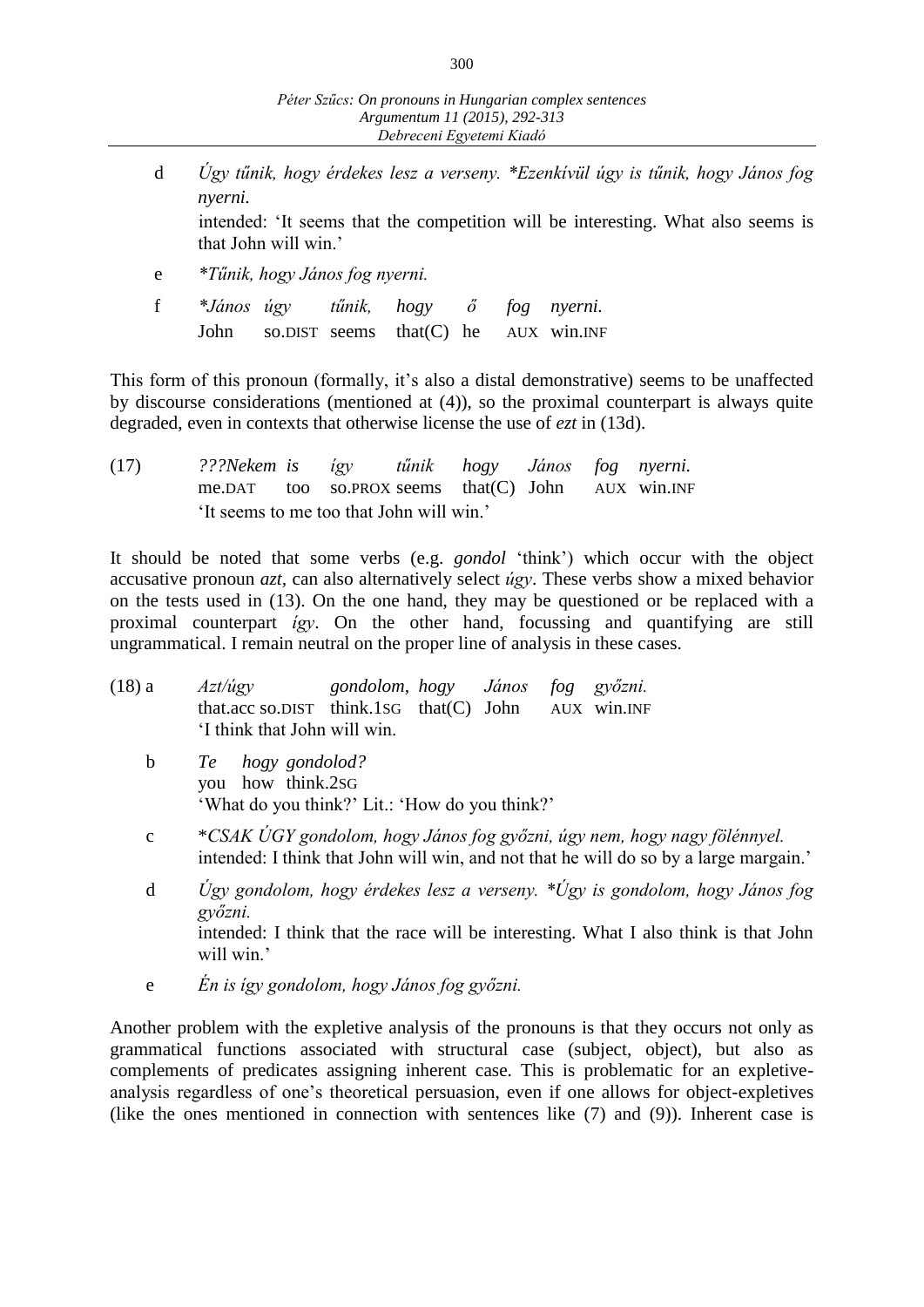always associated with the idiosyncratic meaning of the predicate.<sup>12</sup> Moreover, the CPcomplements of such predicates are always replaceable with case-marked DPs. As we will see, The apparent lack of such DPs in the case of subject and object pronouns is one of Kenesei's (1992/1994) main arguments for the expletive-analysis, so their systematic availability is surprising for such an approach. This had led Lipták (1998), who otherwise subscribes to the expletive-analysis in the case of nominative and accusative pronouns, to abandon this aspect of Kenesei's theory and refer to such inherently case-marked pronouns as "argumental referring words".

| $(19)$ a |                                   |  |  | János büszke volt arra, hogy győzött.       |  |  |  |
|----------|-----------------------------------|--|--|---------------------------------------------|--|--|--|
|          |                                   |  |  | John proud was that onto that $(C)$ won.3sG |  |  |  |
|          | 'John was proud that he had won.' |  |  |                                             |  |  |  |

- b *János büszke volt a győzelmére.* John proud was the victory.POSS.3SG.onto 'John was proud of his victory.'
- (20) a János attól tartott, hogy veszít. John that.from was.afraid that(C) loses 'John was afraid that he might lose.'
	- b *János a vereségétől tartott.* John the defeat.POSS.3SG.from was.afraid 'John was afraid of his (possible) defeat.'

## *3.2 The distribution of DPs and CPs*

As already noted, according to Kenesei (1992/1994), verbs taking a subordinate clause in Hungarian strictly subcategorize for a CP as the realization of their propositional argument. Kenesei supports this view with examples like (21-24), in which replacing the CP with a synonymous DP results in ungrammaticality.

| $(21)$ a |  |  | (Az) szerencse volt, hogy idejekorán vettek fel kölcsönt. |  |  |
|----------|--|--|-----------------------------------------------------------|--|--|
|          |  |  | that luck was that $(C)$ in time bought. 3PL up loan. ACC |  |  |
|          |  |  | It was lucky that they had taken out a loan in time.      |  |  |

 b *\*A kölcsön felvétele szerencse volt.*<sup>13</sup> the loan taking.out luck was '\*Taking out the loan was luck.'

 $\overline{a}$ <sup>12</sup> Chomsky (1986) formulates this as the Inherent case condition: if A is an inherent case assigner, then A assigns case to an NP if and only if A theta-marks the NP.

<sup>13</sup> As pointed out by my reviewer, (21b) is much better if a more faithful paraphrase of (21a) is used:

i) *A kölcsön idejekorán való felvétele szerencse volt.* the loan in.time being taking.out luck was 'Taking out the loan in time was luck.'

According to Laczkó (1995), the main function of *való* is to mark complex events. How exactly this is related to the acceptability of nominal subjects for *szerencse* remains a target for future research.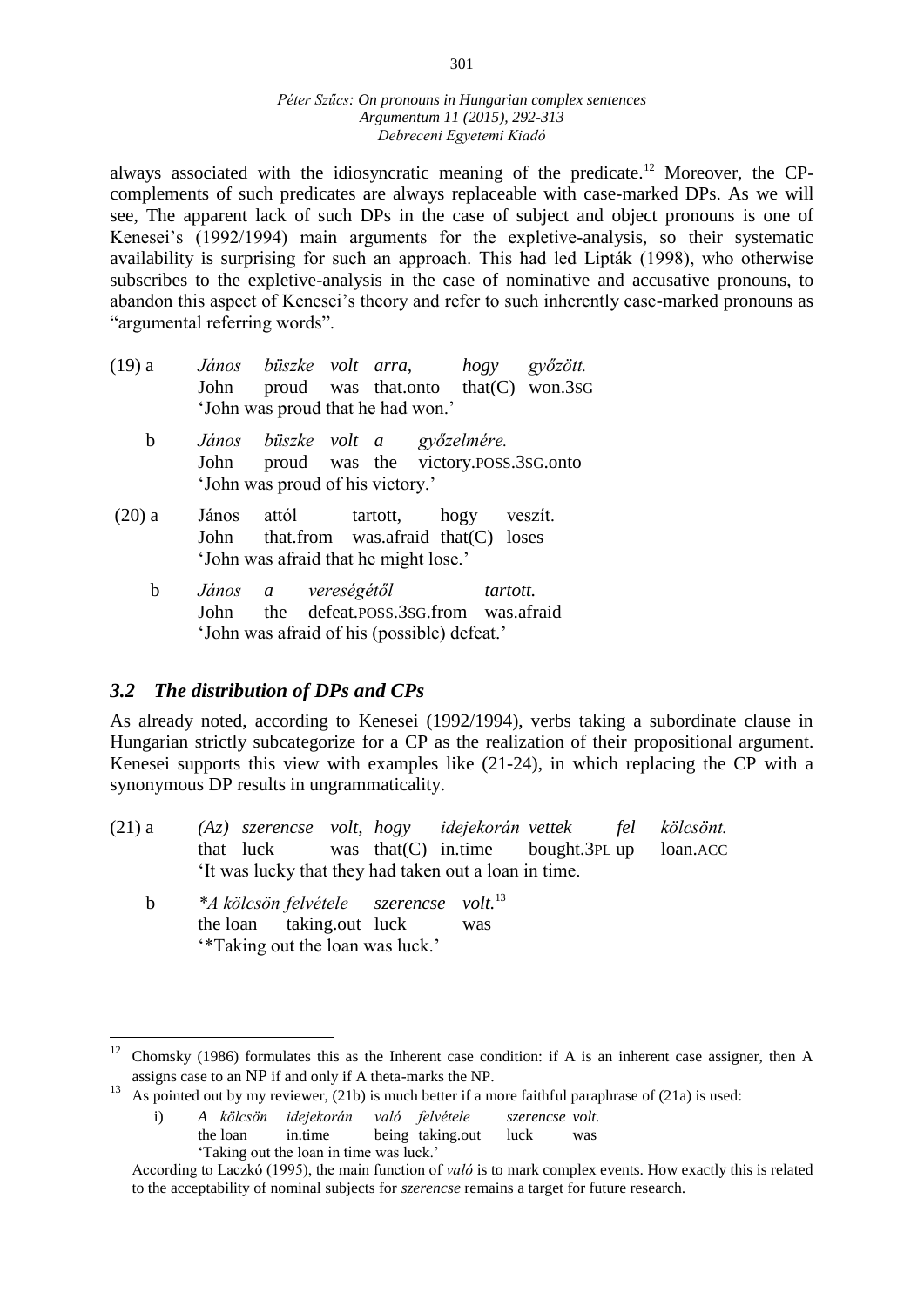| $(22)$ a    | $(Az)$ jó volt, hogy már tegnap megérkeztetek.<br>that good was that (C) already yesterday arrived.2PL<br>'It was good that you had already arrived yesterday.'   |
|-------------|-------------------------------------------------------------------------------------------------------------------------------------------------------------------|
| $\mathbf b$ | tegnapi megérkezésetek jó volt.<br>#A<br>the yesterday arrival.POSS.2PL good was<br>"Your arriving yesterday was good."                                           |
| $(23)$ a    | Mari azt hitte, hogy jókor szólalt meg.<br>Mary that.ACC believed.3sG that $(C)$ at.a.good.time spoke PV<br>'Mary believed that she had spoken at the right time. |
| $\mathbf b$ | *Mari a jókori megszólalást hitte.<br>Mary the at.a.good.time speaking believed.3sG<br>"Mary believed the at-the-good-time speaking."                             |
| $(24)$ a    | mondta, hogy tudja a választ.<br>Azt<br>that.ACC said.3sG that $(C)$ knows the answer.<br>'S/he said that s/he knew the answer.'                                  |
| $\mathbf b$ | válasz tudását mondta.<br>$^*A$<br>the answer knowing. ACC said. 3sG                                                                                              |

'\*He said the knowing of the answer.'

I would like to argue while there are certain restrictions indeed, the generalization as a whole does not hold water. My first observation is that even in Kenesei's original examples some judgments are debatable. For instance, a web-search results in several examples where *szerencse* takes a DP subject.

| $(25)$ a     | Merkel: micsoda szerencse volt a békés kelet-európai rendszerváltás.<br>Merkel: what<br>luck<br>'Merkel: what a luck was the peaceful change of the political system in Eastern<br>Europe.'<br>from: http://hvg.hu/vilag/20140227_Merkel_micsoda_szerencse_volt_a_bekes_ke |                                 | was the peaceful eastern. Europe change of system |                             |                                 |                    |
|--------------|----------------------------------------------------------------------------------------------------------------------------------------------------------------------------------------------------------------------------------------------------------------------------|---------------------------------|---------------------------------------------------|-----------------------------|---------------------------------|--------------------|
| $\mathbf b$  | Óriási<br>luck was for.us<br>huge<br>The PCs fast spread of the PCs was a huge luck for us.<br>from: Hungarian National Corpus                                                                                                                                             | szerencse volt számunkra a PC-k | the PC-PL fast                                    | gyors                       | elterjedése.<br>spread.poss.3PL |                    |
| $\mathbf{C}$ | <i>Szerinte</i><br>according.to.him/her rather<br>shooting<br>'According to him, the plane's shooting down was sheer luck.'<br>from: Hungarian National Corpus                                                                                                             | inkább véletlen<br>random       | luck                                              | szerencse volt a<br>was the | gép                             | lelövése.<br>plane |

Another verb that may have CP or a subject pronoun DP complement is *fontos* ('important).

(26) a *(Az) fontos (az), hogy János győzött.* that important that that(C) John won.3SG 'It's important that John won.'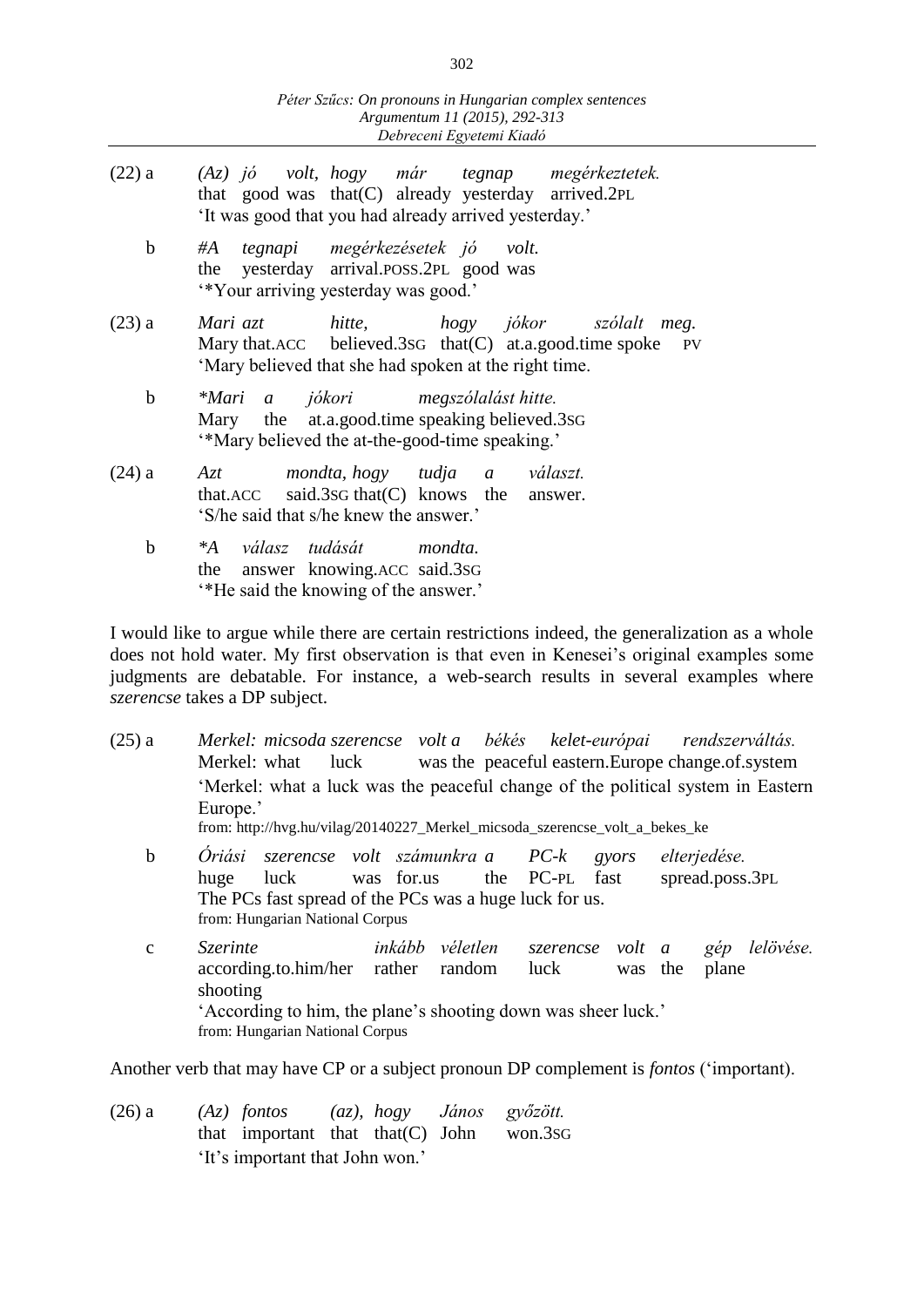b *Fontos János győzelme.* Important John victory.POSS.3SG 'John's victory is important.'

Additionally, (27)-(33) represents the capacity of other subordinating verbs taking CPs and object pronoun DPs alternatively.

- (27) a *A miniszter azt fontolgatja, hogy lemond.* the minister that.ACC contemplate.3SG that(C) resign.3SG 'The minister is contemplating that he may resign.
	- b *A miniszter fontolgatja a lemondást.* the minister contemplate.3SG the resignation 'The minister is contemplating about resignation.'
- (28) a *Azt jósolom, hogy János fog nyerni.* that.ACC predict.1SG that(C) John AUX win.INF 'I predict that John will win.'
	- b *János győzelmét jósolom.* John victory.POSS.3SG.ACC predict 'I predict John's victory.'
- (29) a *Valótlanul állítottuk azt, hogy jó idő lesz.* wrongly claimed.1PL that that(C) good weather be.FUT 'We wrongly claimed that there will be good weather.'
	- b *Valótlanul állítottuk a jó időt.* wrongly claimed.1PL the good weather.ACC 'We wrongly claimed that there will be good weather.' Lit: 'We wrongly claimed good weather.' from: http://index.hu/belfold/2015/05/27/idojaras\_elorejelzes\_meteorologia/
- (30) a *Azt javasolja az orvos, hogy sokat mozogjak.* that.ACC recommend.3PL the doctor that lot move.IMP.1SG The doctor recommended that I exercise a lot.'
	- b *Az orvos sok mozgást javasol.* the doctor lot movement.ACC recommed.3SG 'The doctor recommends a lot of exercise.'
- (31) a *Furcsállom azt, hogy János vesztett.* find.strange.1sG that.ACC that $(C)$  John lost.3sG 'I find it strange that John had lost.'
	- b *Furcsállom János vereségét.* find.strange.2SG John defeat.POSS.3SG.ACC 'I find John's defeat strange.'
- (32) a *Azt firtatta, hogy miért távoztam korán.* that.ACC asked.3SG that(C) why left.1SG early 'S/he pumped me for why I had left early.'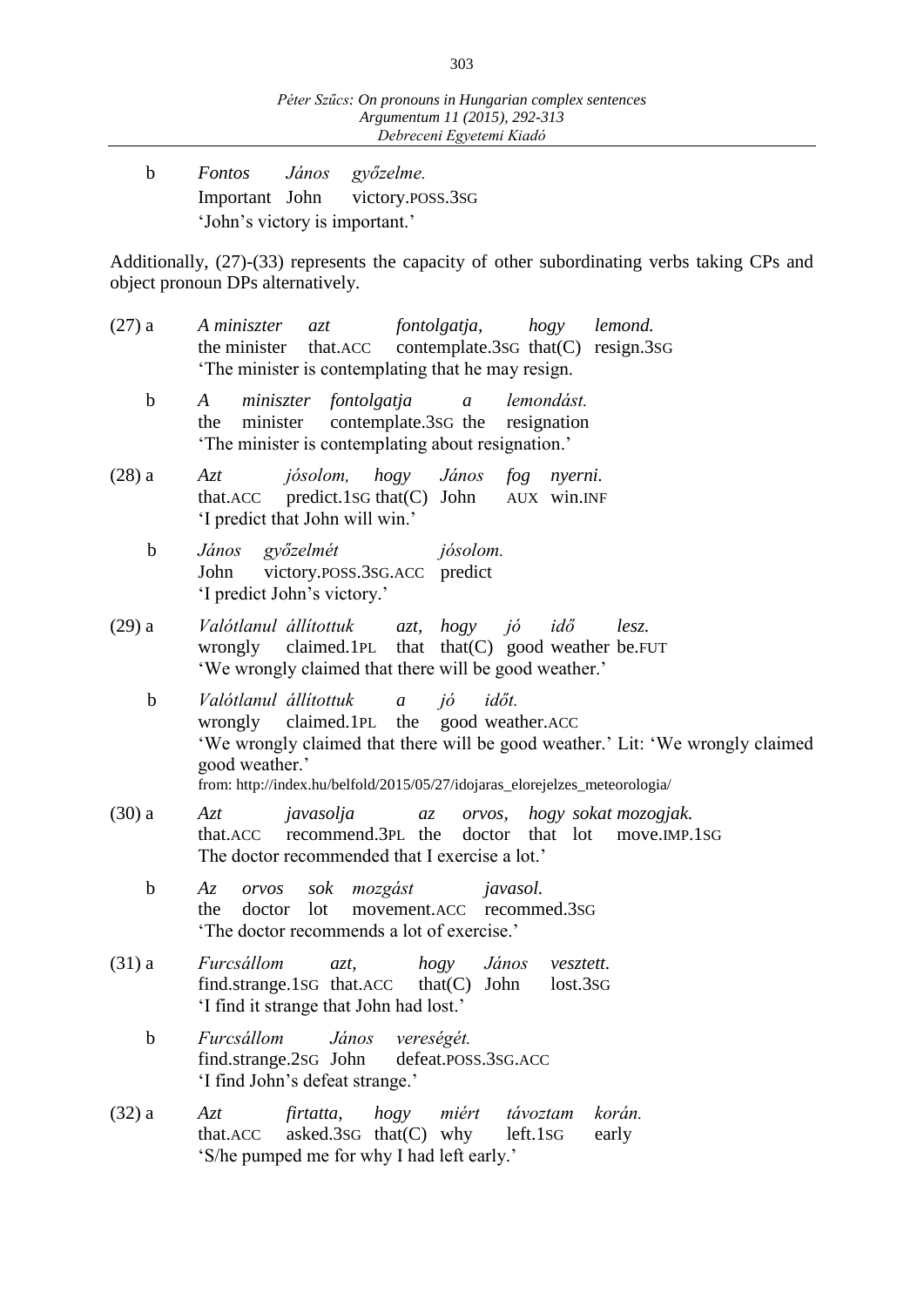| $\mathbf b$ | korai távozásom                                                                                               | okát                               | firtatta. |
|-------------|---------------------------------------------------------------------------------------------------------------|------------------------------------|-----------|
|             | the early leave.poss.1sG reason.poss.3sG.ACC asked.3sG                                                        |                                    |           |
|             | 'S/he pumped me for the reason of me leaving early.'                                                          |                                    |           |
| $(33)$ a    | Azt<br>that.ACC resent.1sG that(C) early left.2PL<br>'I resent that you had left early.'                      | sérelmezem, hogy korán távoztatok. |           |
| b           | Sérelmezem a korai távozásotokat.<br>resent.1sG the early leave.poss.2PL.ACC<br>'I resent you leaving early.' |                                    |           |

It is true that *mond* ('say') or *hisz* ('believe'), two prominent subordinating verbs are not grammatical with an object that is the result of a nominalization of a clause, like in (23) and (24), but in the light of (27)-(33) that seems to be a lexical restriction on them, rather than a substantive generalization. Besides, *mond* is capable of taking DP objects, if these are not clause-nominalizations, but simple nouns with a propositional-like meaning.

| (34) |  |  | Mondott nekem egy viccet/ hírt/ történetet/ három dolgot.    |  |
|------|--|--|--------------------------------------------------------------|--|
|      |  |  | said.3sg me.dat one joke news story three things             |  |
|      |  |  | 'S/he told me a joke/ a piece of news/ story/ three things.' |  |

One might argue that (34) represents another lexical entry. However, I think it is not the case. The objects in (34) are manifestations of the same object function that can also be fulfilled by the pronoun. Evidence for this comes from coordination facts.

To understand the reasoning, let's take the English verb *believe* as an example. It can occur with a thematic object as in (35a) or a nonthematic one, as in (35b) ((35b) is a so-called "raising-to-object" sentence.)

(35) a *I believe the story.*

b *I believe John to be happy*.

Although both sentences contain an object, the two cannot be mixed, so the objects cannot be coordinated. This is easily explained if we assume that one cannot "mix" the objects of two different lexical entries.

(36) a *\*I believe the story and John to be happy.*

With this in mind, let's take a look *at mond* and *hisz. They* also have a usage like *believe* in (35b), where they take a nonthematic object and a nonfinite complement.

(37) *Jánost mindenki okosnak mondja/ hiszi.* John.ACC everyone smart.DAT say.3SG believe.3SG 'John is said/believes to be smart by everyone' Lit.: 'Everyone says/believes John to be smart.'

What I propose is that while the usage in  $(37)$  indeed represents a separate lexical entry (which is like (35b)), an object like in (34) and a pronoun in a subordinating sentence are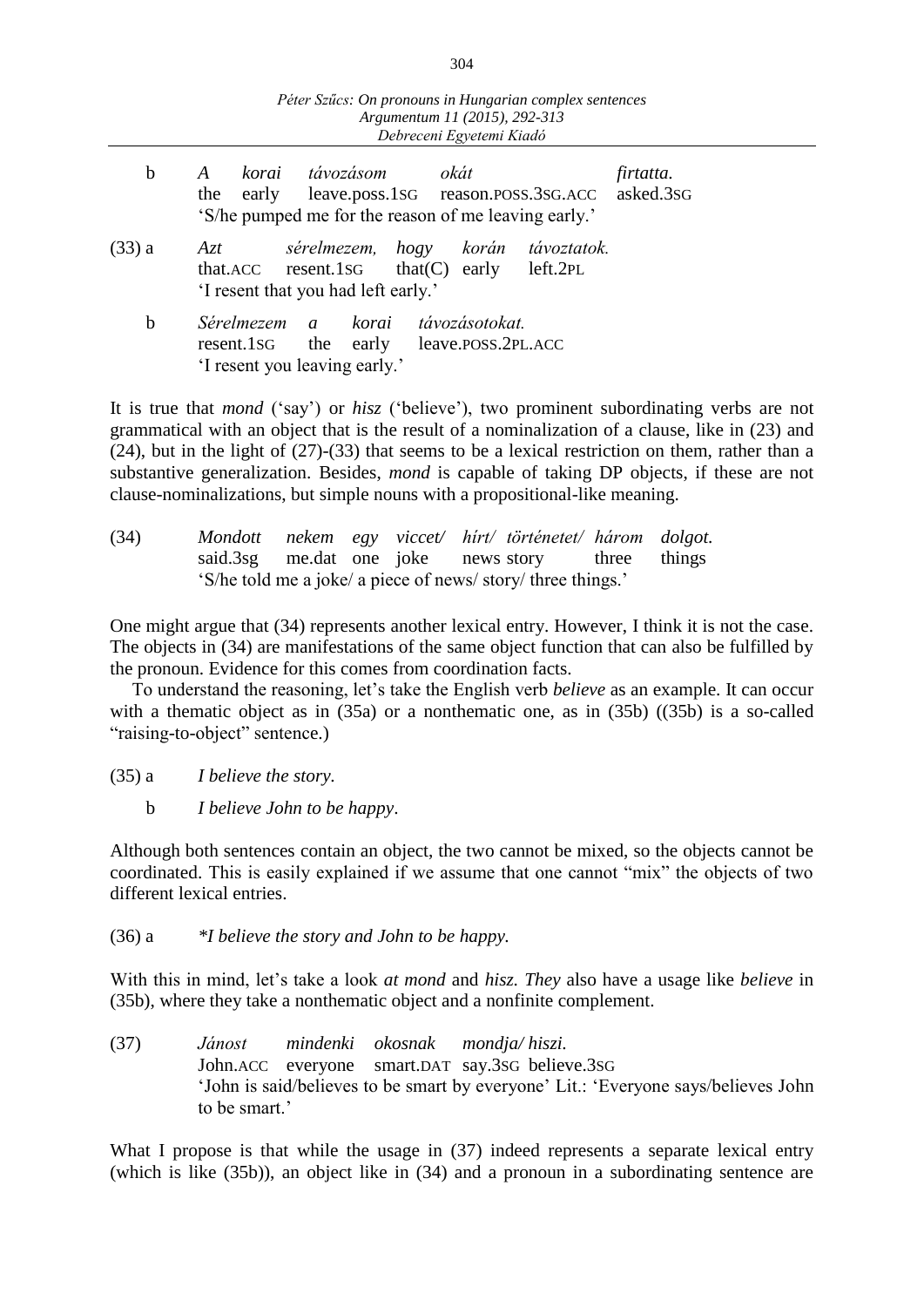manifestations of the object function of the same lexical entry, which is like the one used in (35a).

Thus, I expect that the object of (34) and a pronoun-clause complex can be coordinated, but an object like in (37) and a single DP or a pronoun-clause complex cannot. This prediction is borne out, see (38a). Similar sentences may be constructed about the other examples in  $(27)$ - $(33)$ .<sup>14</sup>

| $(38)$ a    | $\acute{\e}$ s<br>Tomi<br>éppen mondta a viccet<br>azt,<br>hogy hol<br>hallotta,<br>just said.3sG the joke.ACC and that that (C) where heard.3sG<br>Tom<br>amikor elment<br>áram.<br>az<br>when away.went the electricity<br>'Tom was telling the joke and telling about where he heard it, when a power<br>outage occurred.' |
|-------------|-------------------------------------------------------------------------------------------------------------------------------------------------------------------------------------------------------------------------------------------------------------------------------------------------------------------------------|
| $\mathbf b$ | János győzelme<br>az, hogy ez őt boldoggá<br>Fontos<br>$\acute{e}s$<br>important John victory.POSS.1SG and that that(C) this him happy<br>teszi.<br>makes.3sG<br>'John's victory and that this makes him happy is important.'                                                                                                 |
| $\mathbf C$ | Valótlanul állítottuk a jó időt és azt,<br>hogy<br>lehet<br>wrongly claimed.1PL the good weather and that.ACC that(C) possible<br>majd kirándulni.<br>then make.a.trip<br>'We wrongly claimed that there will be a good weather and that one can make a<br>trip.'                                                             |
| $\mathbf d$ | Fontolgatom a visszavonulásomat és<br>hogy<br>azt,<br>contemplate.1sG the resignation.poss.1sG.ACC and that.ACC<br>that(C)<br>ezt holnap<br>teszem meg.<br>this.ACC tomorrow do<br>pv<br>'I'm contemplating about my resignation and that I do it tomorrow.'                                                                  |
| e           | János<br>Furcsállom<br>vereségét,<br>$\acute{e}s$<br>hogy<br>$azt$ ,<br>e z<br>find.strange.1sG John defeat.poss.3sG.ACC and that.ACC<br>that(C)<br>this<br>mintha nem is<br>érdekelné.<br>not even interest.COND.3sG<br>as.if<br>'I find John's defeat and that it doesn't seem to bother him strange.'                      |

 $\overline{a}$ 

<sup>&</sup>lt;sup>14</sup> My reviewer has observed that the demonstrative pronouns in  $(38)$  are omissible. In that case, it would seem that an NP and a CP are coordinated. Although such state of affairs is unexpected under an orthodox view of coordination, where only constituents of the same type can be coordinated, such a view is clearly oversimplified. For example in LFG, coordination is not based on matching phrasal category but on grammatical function, thus accounting for sentences like *Pat remembered [the appointment] and [that it was important to be on time]* (from Sag et al. 1985: 165), where both conjuncts bear the object function.

The situation is similar in (38): the verb subcategorizes for an object, which may be realized by the pronoun or, if there is no pronoun, a clause. (For more on clausal objects, see Dalrymple and Lodrup (2000)).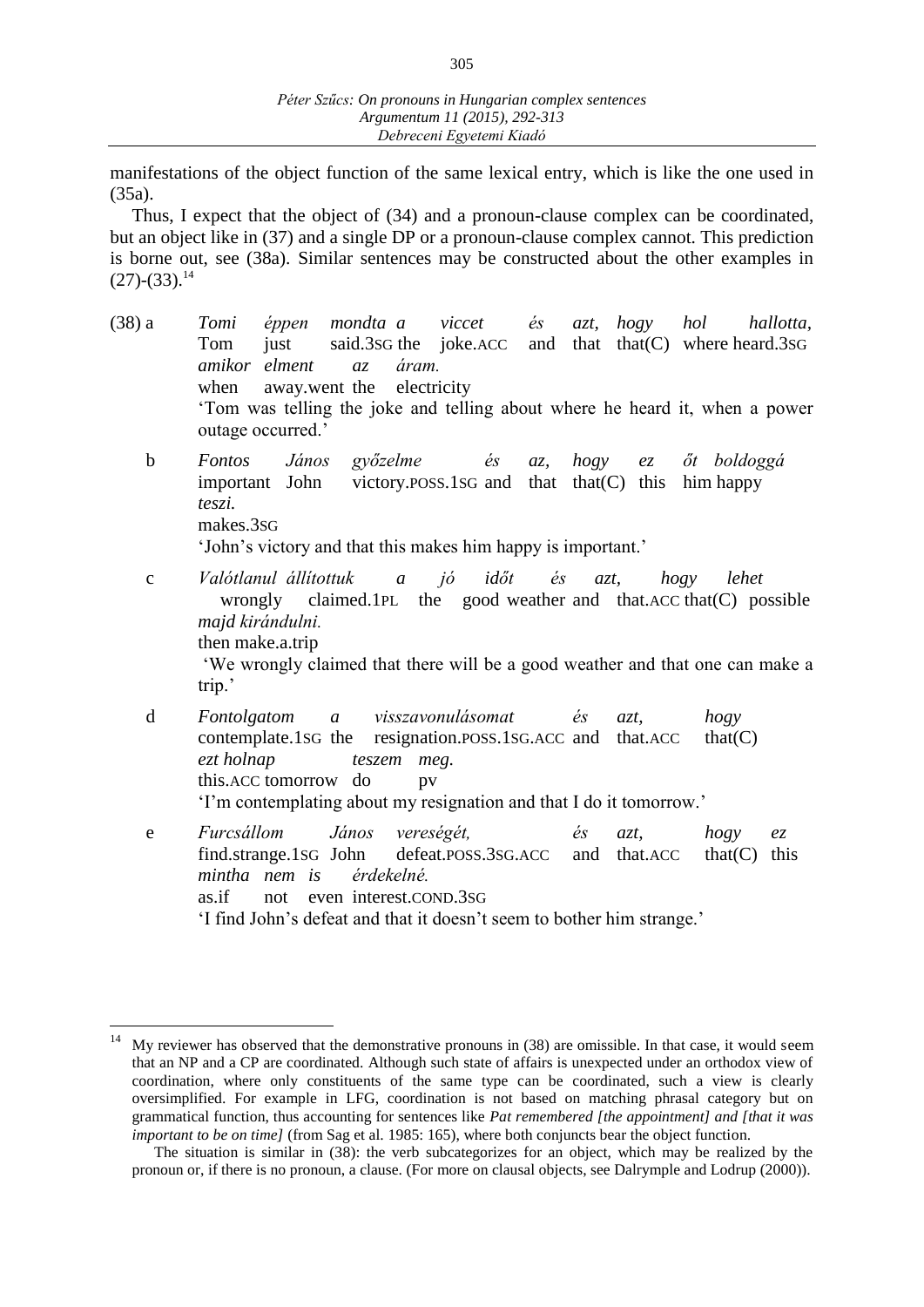| Péter Szűcs: On pronouns in Hungarian complex sentences<br>Argumentum 11 (2015), 292-313<br>Debreceni Egyetemi Kiadó |                                      |                                                             |  |     |                        |        |      |  |  |  |
|----------------------------------------------------------------------------------------------------------------------|--------------------------------------|-------------------------------------------------------------|--|-----|------------------------|--------|------|--|--|--|
| Sérelmezem<br>resent.1sG<br>köszöntetek<br>greeted.2PL                                                               | $\overline{a}$<br>the<br>el.<br>away | korai távozásotokat és<br>early leave.poss.2pl and that.ACC |  | azt | hogy<br>that $(C)$ not | nem is | even |  |  |  |

'I resent you leaving early and that you hadn't even said goodbye.'<sup>15</sup>

On the other hand, the lexical entry illustrated in (37) cannot be coordinated with either a pronoun-clause complex or a simple DP object. (39) illustrates this with several word-order permutations.

| (39) a       | *Jánost okosnak és azt mondtam, hogy győzni fog.<br>John.ACC smart.DAT and that.ACC said.1sG that(C) win.INF AUX          |                                              |  |  |  |  |
|--------------|---------------------------------------------------------------------------------------------------------------------------|----------------------------------------------|--|--|--|--|
| b.           | *A viccet/ hirt/ történetet és Jánost okosnak mondtam.<br>the joke.ACC news.ACC story.ACC and John.ACC smart.DAT said.2sG |                                              |  |  |  |  |
| $\mathbf{c}$ | *Okosnak Jánost és a viccet mondtam.                                                                                      | smart.DAT John.ACC and the joke.ACC said.1sG |  |  |  |  |

As for *hisz* ('believe'), it is not really productive in contemporary Hungarian with a simple DP object.<sup>16</sup> However, in an artistic/archaic style, it is capable of taking a DP object (40a-b). Occasionally, one can come across contemporary examples as well, showing that the structure is not entirely obsolete (40c). If one is willing to take these archaic/artistic examples into consideration, *hisz* behaves exactly like *mond* (38a) and (39): the single DP object can coordinate with a pronoun-clause complex but the athematic object cannot, see (41).

| $(40)$ a    | ?Apám                                          |                                                                                                | hitte | $\mathfrak{a}$ |  | szavak igazát.                     |  |  |  |  |
|-------------|------------------------------------------------|------------------------------------------------------------------------------------------------|-------|----------------|--|------------------------------------|--|--|--|--|
|             | father.poss.1sG believed.3sG the word          |                                                                                                |       |                |  | truth.ACC                          |  |  |  |  |
|             | 'My father believed (in) the words' truth.     |                                                                                                |       |                |  |                                    |  |  |  |  |
|             | a<br>from                                      | Hungarian popsong, http://www.zeneszoveg.hu/dalszoveg/173/zoran/apam-hitte-<br>zeneszoveg.html |       |                |  |                                    |  |  |  |  |
| $\mathbf b$ | ?Hiszem                                        | $\mathfrak{a}$                                                                                 |       |                |  | római katolikus anyaszentegyházat. |  |  |  |  |
|             | believe.1sG the roman catholic holy.church.ACC |                                                                                                |       |                |  |                                    |  |  |  |  |
|             |                                                | 'I believe (in) the the Holy Catholic Church'                                                  |       |                |  |                                    |  |  |  |  |
|             |                                                | from: the Compendium of the Catechism of the Catholic Church                                   |       |                |  |                                    |  |  |  |  |
|             |                                                | (http://www.vatican.va/archive/compendium_ccc/documents/archive_2005_compendium-               |       |                |  |                                    |  |  |  |  |
|             | ccc hu.html)                                   |                                                                                                |       |                |  |                                    |  |  |  |  |

 $\overline{a}$ 

My reviewer also points out that in Kenesei's (1992: 605) tree-structure, the pronoun and the clause do not form a constituent, whereas it can be shown with the diagnostics offered by Alberti et al. (2015) that they do.

i) *Na például azt, hogy honnan tudja a viccet, egyedül János mondta el.* for example that that  $(C)$  where.from knows the joke alone 'For example that from where he knows the joke only John told us.'

However, in Lipták (1998), which utilizes an updated version of Kenesei's (1992/1994) framework, this problem is no longer present. Because of this, and also because of the lack of explicit phrase-structural proposal on my part at this point, I am reluctant to use this argument as support for my case.

*Hisz* ('believe') is much more productive if combined with the preverb *el* ('away'). However, as preverbs can significantly alter the verb's behavior, such examples are not taken into consideration.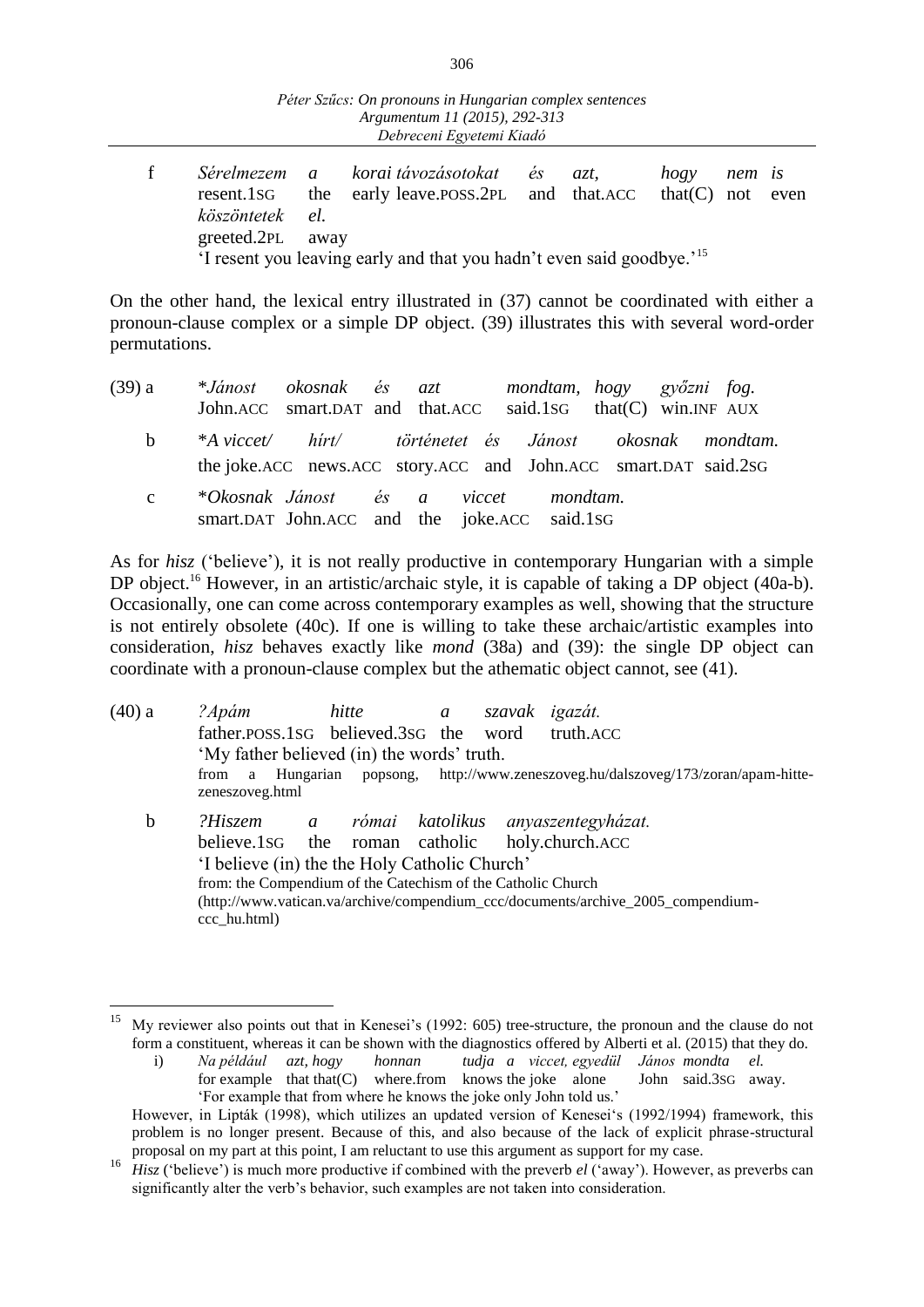- c *Hiszem Isten jóságát.* believe God goodness.ACC 'I believe (in) God's goodness.' from: interview with Géza Röhrig in Heti Válasz (Hungarian political magazine), 2015-June-18.
- (41) a *Hiszem apám igazát / Isten jóságát és azt, hogy*  believe.1sG father.poss.1sG truth God goodness.ACC and that that(C) *ez a helyes cselekedet.* this the right deed  $\mathcal{L}$  is the right deed.

If we take another perspective on subordinating structures, it can be argued that the landscape of pronoun-distribution is more complex than the picture presented in Kenesei (1992/1994). Apart from the cases that have been discussed so far, where a DP and a CP complement alternates, there are predicates which can never occur with a pronoun, only with a clause. Such predicates are plausibly analyzed as subcategorizing for CPs. However, here the expletive-contentful pronoun question does not arise in the first place. *Muszáj* ('must') is a one-place predicate of this kind, while *szól* ('tell') is a two-place one. (*Muszáj* is mentioned in Kálmán (2001: 170), about *szól*, see Jánosi (2013: 61)).

| (42) a | $(*Az)$ muszáj $(*az)$ , hogy elgyere. <sup>17</sup><br>must that that (C) come.2sG.SUBJUNCTIVE<br>that<br>'It is a must that you come.' |
|--------|------------------------------------------------------------------------------------------------------------------------------------------|
| b      | Szólt, hogy-sikerült a vizsga.<br>told.2sG that succeeded the exam<br>'S/he told us that s/he had passed the exam.'                      |
| c      | $(*Azt)$ szólta $(*azt)$ , hogy sikerült a vizsga.                                                                                       |

With other predicates, the pronoun is optional but its presence or absence clearly modifies the meaning of the sentence. *Van* ('be') is one such predicate: without *az*, the sentence has an existential reading, with it, the sentence describes a particular situation.

| (43) a | Van, hogy János győz.        |      |
|--------|------------------------------|------|
|        | be that $(C)$ John           | wins |
|        | 'It happens that John wins.' |      |

 b *Az van, hogy János győzött.* that be that(C) John won.2SG 'The situation is that John won.'

If the presence of *az* causes such a difference in meaning, it is unlikely that it should be analyzed as an expletive. If *az* in (43b) is not an expletive, we then expect it to behave like normal pronouns and unlike expletives. This prediction is born out: a direct question, using

b *\*Jánost okosnak és apám igazát/ Isten jóságát hittem.*

 $\overline{a}$ The avaliability of the pronoun could be improved by negating the sentences, though judgments are not clear.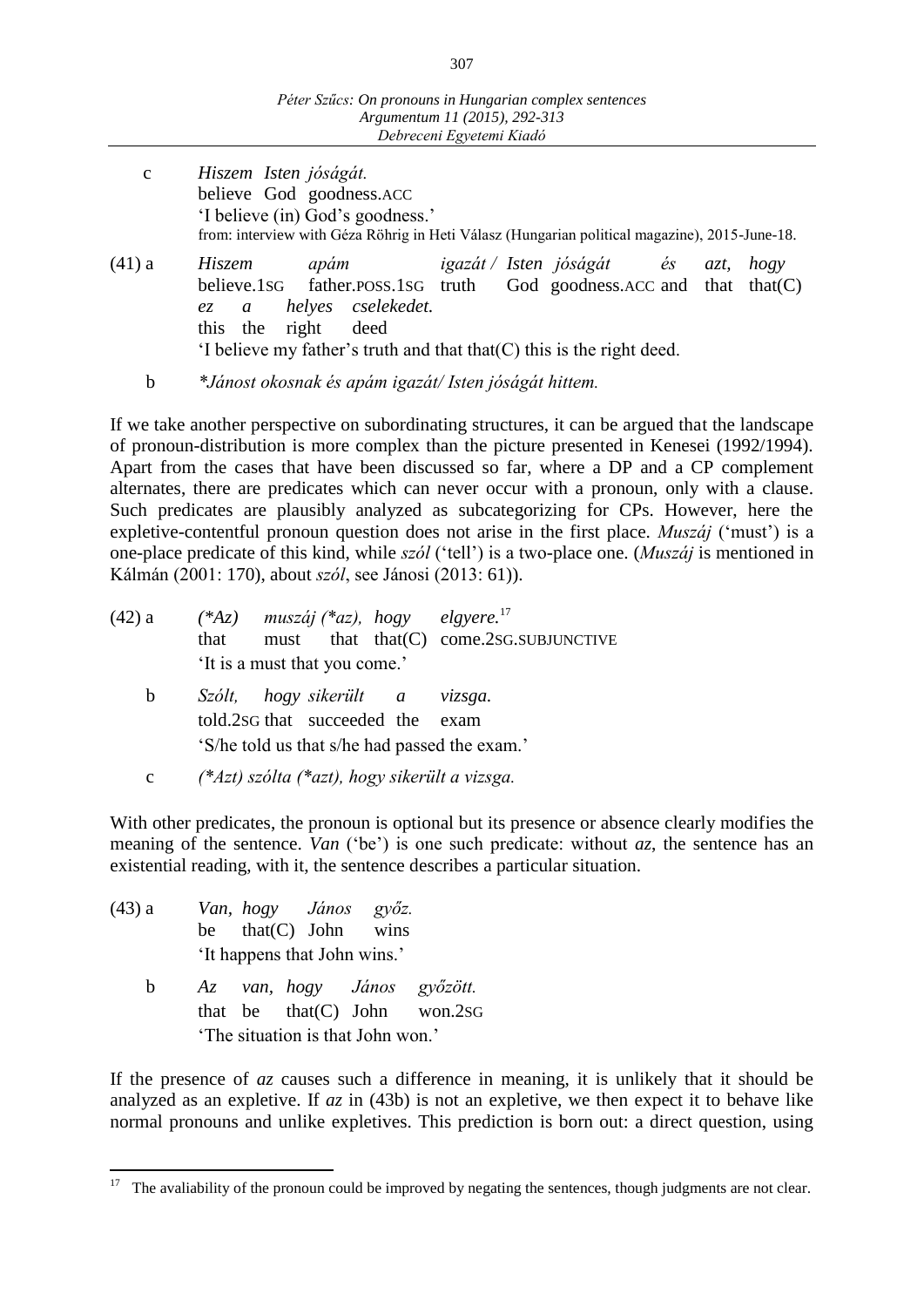the corresponding question word, *mit* ('what') can only be formed about (43b), and not (43a). That is, only  $(44/A1)$  is a proper response to  $(44/Q)$ .

(44) Q: *Mi van?* what be A1: *Az van, hogy János győzött.* A2: *#Van, hogy János győz.*

Interestingly, *úgy*, an element which I have argued to behave much like ordinary expletives, can follow the existential sense of *van*: (45) is synonymous with (43a). Then, as expected if *úgy* is an expletive, no question can be formulated about it, see (46).

| (45) | Van úgy, hogy János győz.        |  |  |
|------|----------------------------------|--|--|
|      | be so.DIST that $(C)$ John wins. |  |  |
|      | 'It happens that John wins.'     |  |  |

(46) *\*Hogy van?* how be

What this could mean that there are two separate lexical entries for *van*, one which subcategorizes for a CP (as in Kenesei's (1992/1994) proposal), and a separate one that accepts a regular DP subject (which can be the demonstrative pronoun  $az$ ). So there is no "division of labor" between the clause and the pronoun: *van* in (44/A2) takes the clause as a subject and no expletive is needed in the structure. This situation is similar to the one with *szól* in (42b), where the clause satisfies the subcategorization requirements of the predicate, without the help of an expletive. In both cases, inserting a pronoun like *az* is impossible. From this perspective, the main difference between *van* and *szól* is that *van* has an alternative lexical entry (with a different meaning), which takes a DP subject, which seemingly saves the sentence. However, in reality, it is not saved, but another construction is used.<sup>18</sup>

Consequently, would like to argue that Kenesei's (1992/1994) proposal, which is based on the apparent scarcity of DP complements of subordinating verbs, cannot be maintained. As the typological picture seems to weigh rather against than for the expletive-analysis of the pronouns in question, I conclude that an alternative theory, where these demonstratives (*az* and its variants) are referring, is indeed to be preferred.

## **4 Complex NP-formation vs. adjunction**

In É. Kiss's (2002) version of this approach, the pronoun and the clause form a complex noun phrase. Although it is not stated explicitly, most probably É. Kiss assumes that the pronounclause is base-generated postverbally and the pronoun may be moved to preverbal operator positions afterwards. This framework predicts that "movement" out of subordinate clauses is

<sup>18</sup> <sup>18</sup> Alrenga (2005) uses a similar argumentation to distinguish between two senses of *appear*. For example, *appear* in (ia) is synonymous with *seem*, while in (ib) it means approximately "became visible".

i) a *It appears that John will win.*

b *The sun appeared on the horizon.*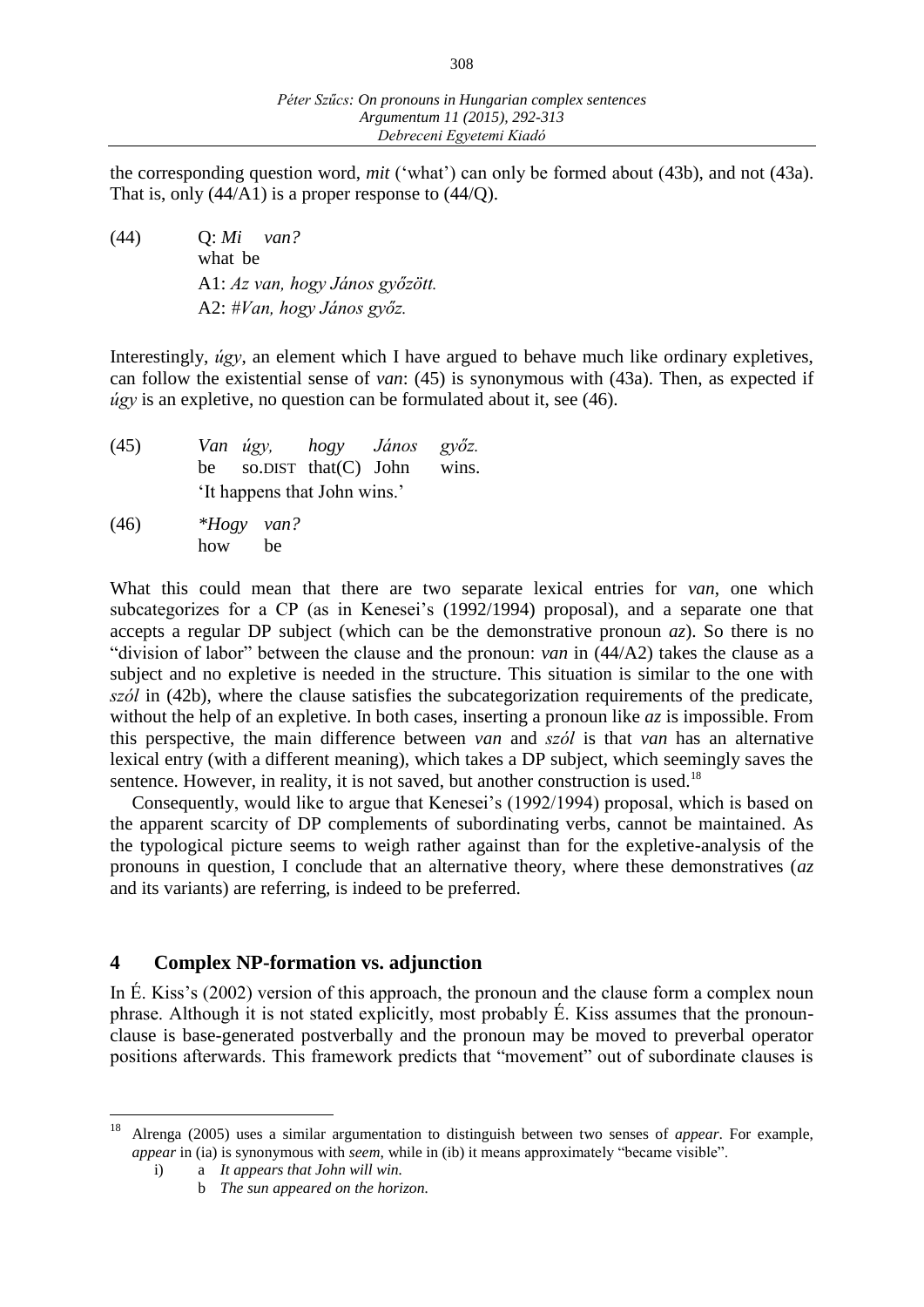ungrammatical since complex noun phrases are islands (this is Ross's (1967) Complex Noun Phrase Constraint).

What is problematic about this account is that (as É. Kiss (2002) herself acknowledges) it cannot straightforwardly account for cases when "movement" does take place, namely, when the pronoun is not explicitly present (47b,d).

|        |             | $(47)$ a $*János$ mondtad azt, hogy jön.<br>John said.2sG that.ACC that(C) comes                                  |  |                                                 |
|--------|-------------|-------------------------------------------------------------------------------------------------------------------|--|-------------------------------------------------|
|        | $\mathbf b$ | János mondtad, hogy jön.<br>John said.2sG that(C) comes<br>'John you said that he will come.'                     |  |                                                 |
| (48) a |             | *Mitől mondtad azt, hogy fél János?                                                                               |  | what.from said.2sG that.ACC that(C) fears John? |
|        | $\mathbf b$ | Mitől mondtad, hogy fél János?<br>what.from said.2sg that $(C)$ fears John?<br>'What did you say that John fears? |  |                                                 |

To overcome this problem, É. Kiss (2002: 253) has to stipulate "that a projection containing no phonologically realized material is transparent for subjacency. Then the noun phrase subsuming the argument clause would activate the CNPC only when its nominal head is spelled out phonologically."

As already mentioned, this kind of data is also problematic for Kenesei's (1992/1994) theory, and for a similar reason: while É. Kiss stipulates an empty head in (51b), Kenesei posits that it is occupied by an expletive *pro*. In a Chomskyan framework, this would mean that the extraction possibilities are determined only at PF (den Dikken 2010, footnote 6). Without further elaboration, such an approach is unprecedented and thus has reduced plausibility.<sup>19</sup>

There is no need for such stipulations in the proposal of Tóth I. (2002), to which Rákosi  $\&$ Laczkó (2005) also subscribes. In these frameworks, a verb like *mond* takes a simple DP object, and the clause itself is an adjunct. (47a) follows, since adjuncts are also islands. This is attested in Hungarian as well.

| (49) a       |                                                     | Jöttem, hogy János lásson             |  |                                                | engem  | is.  |  |  |  |  |  |
|--------------|-----------------------------------------------------|---------------------------------------|--|------------------------------------------------|--------|------|--|--|--|--|--|
|              |                                                     |                                       |  | came.1sG that(C) John see.SUBJUNCTIVE.3sG me   |        | too. |  |  |  |  |  |
|              |                                                     | 'I came so that John can see me too.' |  |                                                |        |      |  |  |  |  |  |
| b            |                                                     | *János jöttem, hogy lásson            |  |                                                | engem  | is.  |  |  |  |  |  |
|              |                                                     |                                       |  | John came.1sG that(C) see.SUBJUNCTIVE.3sG me   |        | too  |  |  |  |  |  |
| $\mathbf{C}$ |                                                     | *Kit jöttél, hogy lásson              |  |                                                | János? |      |  |  |  |  |  |
|              |                                                     |                                       |  | whom came.2sg that(c) see.SUBJUNCTIVE.3sG John |        |      |  |  |  |  |  |
|              | intended: 'Whom did you come so that John can see?' |                                       |  |                                                |        |      |  |  |  |  |  |

<sup>19</sup> It might be added that according to Holmerg (2005) "expletive *pro* is a dubious category, particularly in a Minimalist framework, as it has no interface properties at all, neither at LF not PF."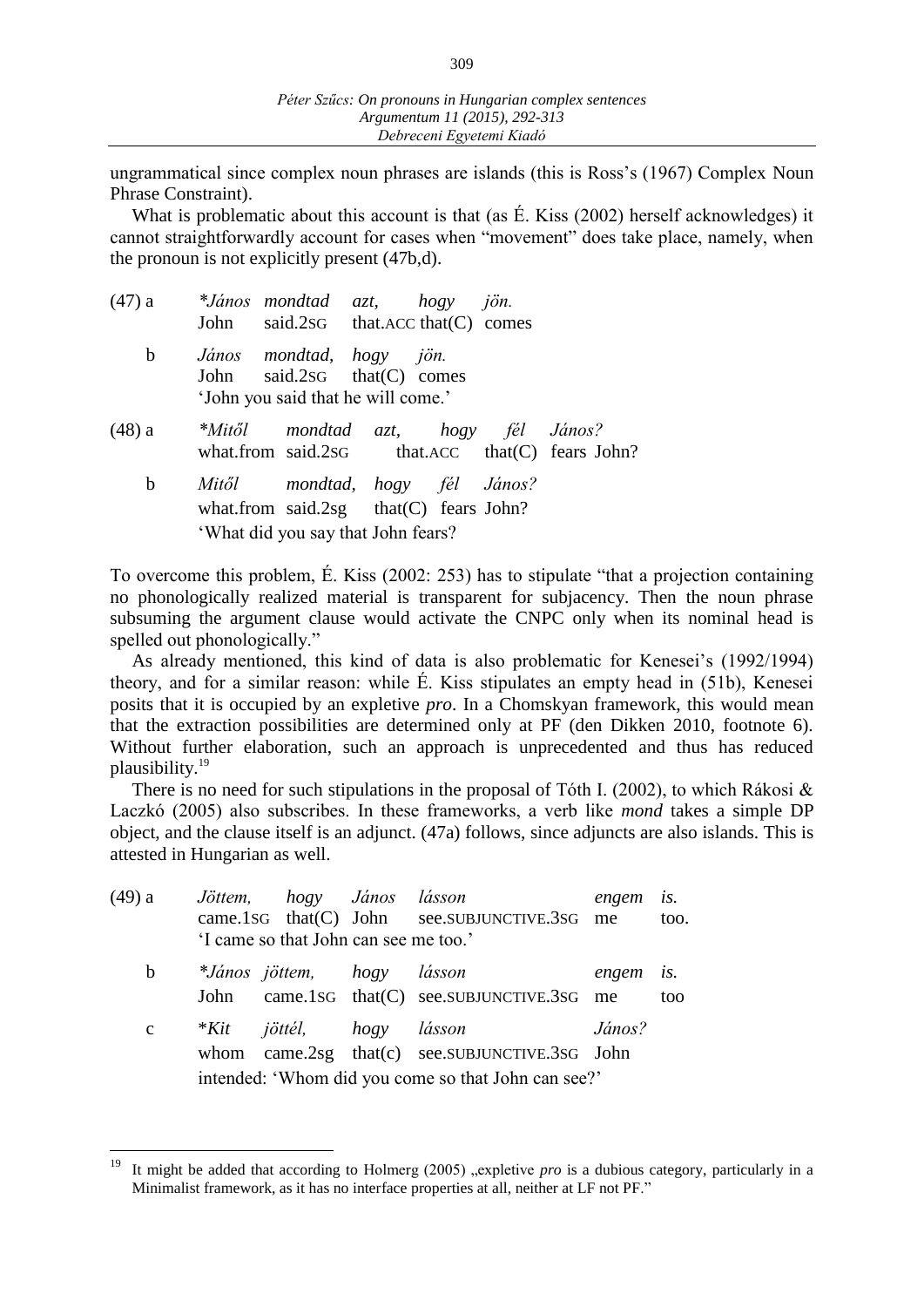The verb *jön* in (49a) does not subcategorize for a proposition at any level, so the clause must be an adjunct, expressing purpose (the clause being entirely optional is evidence for this). If we try to extract the subject of the clause, the sentence becomes ungrammatical, as "movement" out of adjuncts is impossible. The same explanation goes for (47a) and (48a).

As for (47b) and (48b), in these analyses the clause itself functions as the object of the predicate and as such, it is an argument, from which extraction can take place.

#### **5 A cross-linguistic persperctive and conclusion**

The idea that a propositional theta-role may be assigned to a pronoun is not unprecedented in the literature. In Dutch, Hoekstra (1983) and Bennis (1986) argued that *het*, which had often been taken to be an expletive, is in fact a referring pronoun. *Het* occurs as a subject of weather-verbs (50a) or as subject/object of some verbs taking propositional complements (50b-c). This second use of *het* is directly comparable to the Hungarian situation.

| (50) a      | Het regent.<br>rains<br>it<br>'It rains.'                                                                                         | (Dutch) |
|-------------|-----------------------------------------------------------------------------------------------------------------------------------|---------|
| b           | Het wordt betreurd dat Jan ziek is.<br>is regretted that $(C)$ John ill is<br>it<br>intended: 'It is regretted that John is ill.' |         |
| $\mathbf c$ | Jan betreurde het dat hij ziek was.<br>John regretted it $that(C)$ he ill was.<br>'John regretted (it) that he had been sick.'    |         |

Just like in the case of Hungarian associate pronouns, *het* in (53b-c) is optional. However, when it is present, extraction is impossible from the subordinate clause (54b, d). Hoekstra's (1983) and Bennis's (1986) explanation for this is the same as our explanation was for (47a) and (48a): when the pronoun is present, it is the argument of the main predicate and the clause itself is an adjunct, thus an island.

| $(51)$ a    | Wat wordt door iedereen betreurd dat Jan gelezen heeft?        |  |
|-------------|----------------------------------------------------------------|--|
|             | by everyone regretted that John read<br>What is<br>has         |  |
|             | intended: 'What is regretted by everyone that John read (it)?' |  |
| b           | wordt het betreurd dat Jan gelezen-heeft?<br>$*Wat$            |  |
|             | it regretted that John read<br>What is<br>has                  |  |
| $\mathbf c$ | Wat betreurde jij dat hij gezegd had?                          |  |
|             | What regretted you that $(C)$ he said<br>had                   |  |
|             | intended: 'What do you regret that he has said?'               |  |
| d           | *Wat betreurde jij het dat hij gezegd had?                     |  |
|             | What regretted you it that he said<br>had                      |  |

The situation is similar in German. Berman (2001) analyzes the pronoun in (52a) as being the object argument of *sagen* ('say'). Just like in Hungarian and Dutch, the presence of the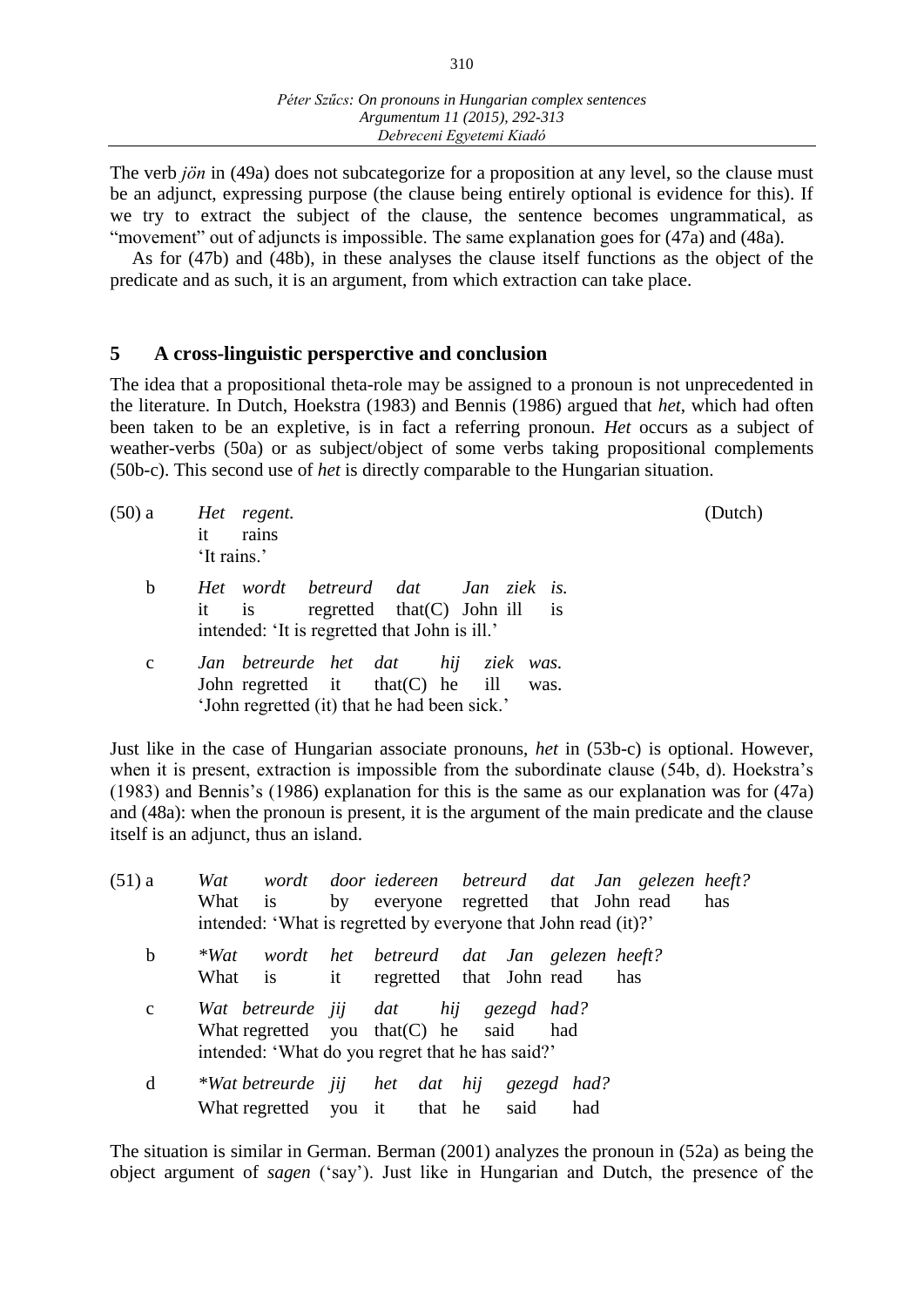pronoun is optional, but when it is present, it blocks "extraction" out of the embedded clause (52b).

| (52) a |  | weil er (es) gesagt hat, dass Hanskrank ist<br>because he $it$ said have that $(C)$ Hans ill                             |  |  | is |
|--------|--|--------------------------------------------------------------------------------------------------------------------------|--|--|----|
|        |  | 'because he said that Hans is ill.'                                                                                      |  |  |    |
| h.     |  | Was hat er (*es) gesagt, dass er gelesen hat?<br>what has he it said that he read has<br>'What did he say that he read?' |  |  |    |

Finally, the object pronouns in (7) which were claimed to be expletives by Postal and Pullum (1988) but are argued to be real pronouns by Rothstein (1995) also show this pattern. This provides support Rothstein's account.

(53) a *What do you believe (\*it) that John will do?*

b *A full compensation, I strongly demand (\*it) that I get*.

In summary, I have argued that the optional *az* pronoun (and its case-marked and deictic variants) in Hungarian sentences with subordinate clauses should receive an analysis where they are contentful pronouns (demonstratives), and not expletives. This approach is preferable on theoretical, empirical and cross-linguistic grounds as well. The pronouns in question do not behave as expletives do: they occur in operator positions and have a non-fixed form. Putting them into a special category of expletives is not really explanatory since the lack of examples from other languages would cause Hungarian to be the sole member of this group, where this kind of expletives are to be found. Also, another pronoun, *úgy* behaves much like ordinary expletives, posing a challenge for accounts which make it a matter of parametric variation what kind of expletives occur in a language. On the other hand, the real pronoun analysis can describe the same range of data and it also receives support from the fact that these pronouns are often replaceable with contentful DPs. Such a pattern is documented crosslinguistically, further increasing the plausibility of the account.

What seems to be special about Hungarian is that it allows the realization of propositional arguments with pronouns across the board, while other languages appear to be more restricted. The reason for this difference remains an issue for future research.

#### **References**

- Alba-Salas, J. (2004): Leixically selected expletives: evidence from Basque and Romance. *SKY Journal of Linguistics* 17, 35-100.
- Alberti, G., Farkas, J. & Szabó, V. (2015): Arguments for Arguments in the Complement Zone of the Hungarian Nominal Head. In: É. Kiss, K., Surányi, B. & Dékány, É. (eds.): *Approaches to Hungarian ‒ Volume 14: Papers from the 2013 Piliscsaba Conference*. Amsterdam: John Benjamins, 5-36.
- Alrenga, P. (2005): A sentential subject assymetry in English and it's implications for complement selection. *Syntax* 8(3), 175-207.

Bennis, H. (1986): *Gaps and dummies*. Dordrecht: Foris.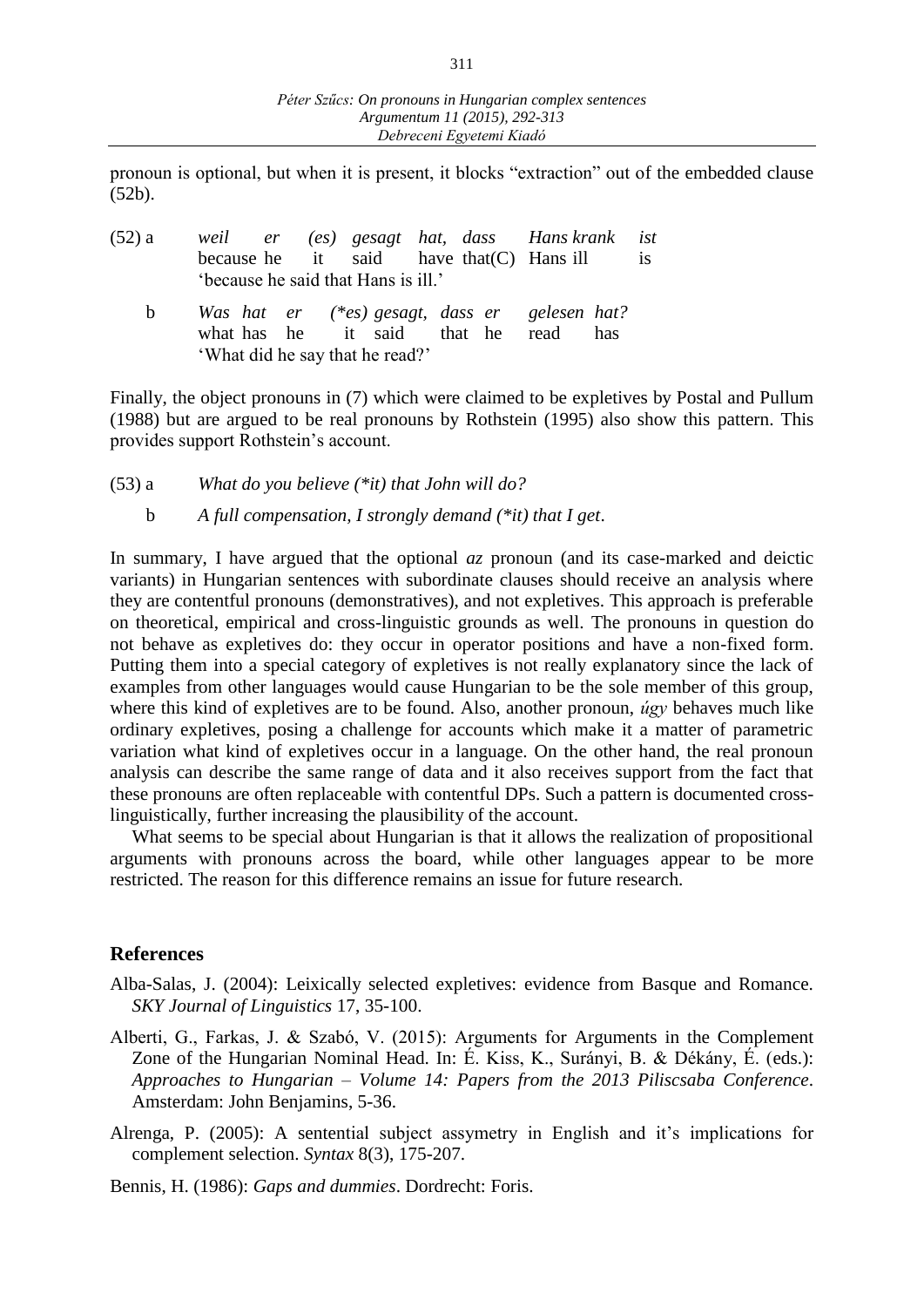- Berman, J. (2001): On the cooccurrence of *es* with finite clause in German: an LFG analysis. In: Meurers, Walt D. & Kiss, T. (eds.): *Constraint-Based Approaches to Germanic Syntax*. Stanford: CSLI Publications, 7-30.
- Cardinaletti, A. & Starke, M. (1994): The typology of structural deficiency. On the three grammatical classes. *University Venice Working Papers in Linguistics* 4, 41-109.
- Chomsky, N. (1981): *Lectures on Government and Binding*. Dordrecht: Foris.
- Chomsky, N. (1986): *Knowledge of Language, its Nature, Origin, and Use*. New York: Praeger.
- Dalrymple, M. & Helge, L. (2000): The grammatical functions of complement clauses. In: Butt, M. & King, T.H. (eds.): *Proceedings of the LFG00 Conference.* Stanford: CSLI Publications, 104-121.
- Den Dikken, M. (2010): *On the strategies for forming long A'-dependencies: Evidence from Hungarian*. Manuscript. CUNY Graduate Centre.
- É. Kiss, K. (ed.)(1995): *Discourse Configurational Languages.* New York: Oxford University Press.
- É. Kiss, K. (1998): Identificational Focus versus Information Focus. *Language* 74, 245-273.
- É. Kiss, K. (2002): *The Syntax of Hungarian.* Cambridge: Cambridge University Press.
- Grimshaw, J. (1982): Subcategorization and grammatical relations. In: Zaenen, A.: *Subjects and other subjects: Proceedings of the Harvard Conference on the Representation of Grammatical Relations.* Bloomington: Indiana University Linguistics Club, 35-55.
- Hedberg, N. (2000): The referential status of clefts. *Language* 76, 891-920.
- Hoekstra, T. (1983): The distribution of sentential complements. In: Bennis, H. & van Lessen Kloeke, W. (eds.): *Linguistics in the Netherlands*. Dordrecht: Foris, 93-103.
- Holmberg, A. & Nikanne, U. (2002): Expletives, Subjects, and Topics in Finnish. In: Svenonius, P. (ed.): *Subjects, expletives and the EPP*. Oxford: Oxford University Press, 71-115.
- Holmberg, A. (2005): Is there a little pro? Evidence from Finnish. *Linguistic Inquiry* 36(4), 533-564.
- Jánosi, A. (2013): *Long Split Focus Constructions in Hungarian with a view on speaker variation.* Doctoral dissertation. CRISSP.
- Laczkó, T. (1995): On the status of való in adjectivalized constituents in noun-phrases. In: Kenesei, István (ed.): *Approaches to Hungarian ‒ Volume 5: Levels and Structures*. Szeged: JATE, 125-152.
- Lipták A. (1998): A magyar fókuszemelések egy minimalista elemzése. In: Büky L. & Maleczki M. (szerk.): *A mai magyar nyelv leírásának újabb módszerei 3*. Szeged: University of Szeged, 93-116.
- Kálmán L. (szerk.)(2001): *Leíró magyar nyelvtan: Mondattan I.* Budapest: MTA-ELTE.
- Kenesei I. (1992): Az alárendelt mondatok szerkezete. In: Kiefer F. (szerk.): *Strukturális magyar nyelvtan II.: Mondattan*. Budapest: Akadémiai Kiadó, 529-714.